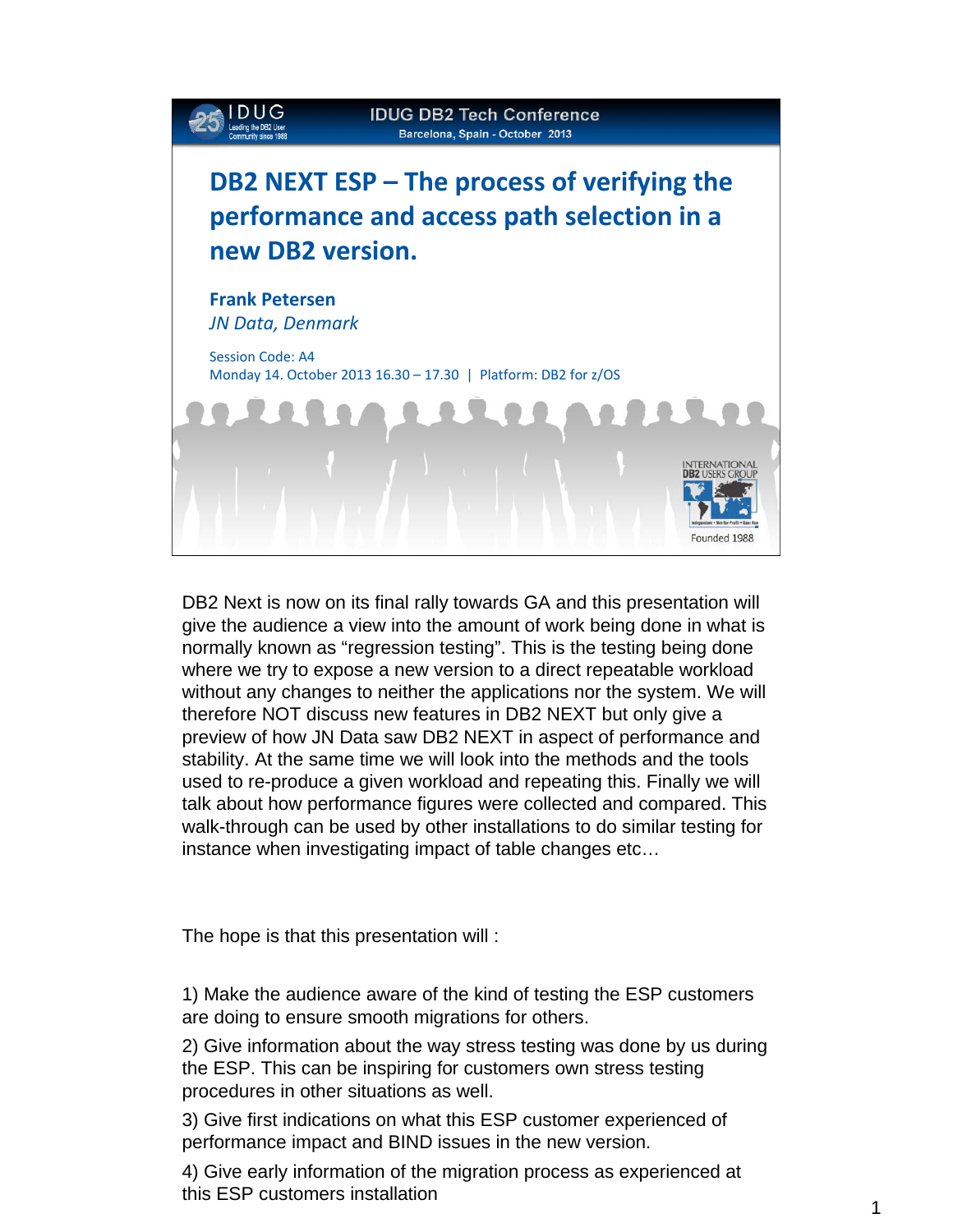

### **Agenda**

- DB2 11 ESP A new process ?
- What do we actually do in this process
- The importance of "regression testing"
- Tools used during "regression test"
- Specific results
- Conclusions

The agenda for one hour of smooth talking……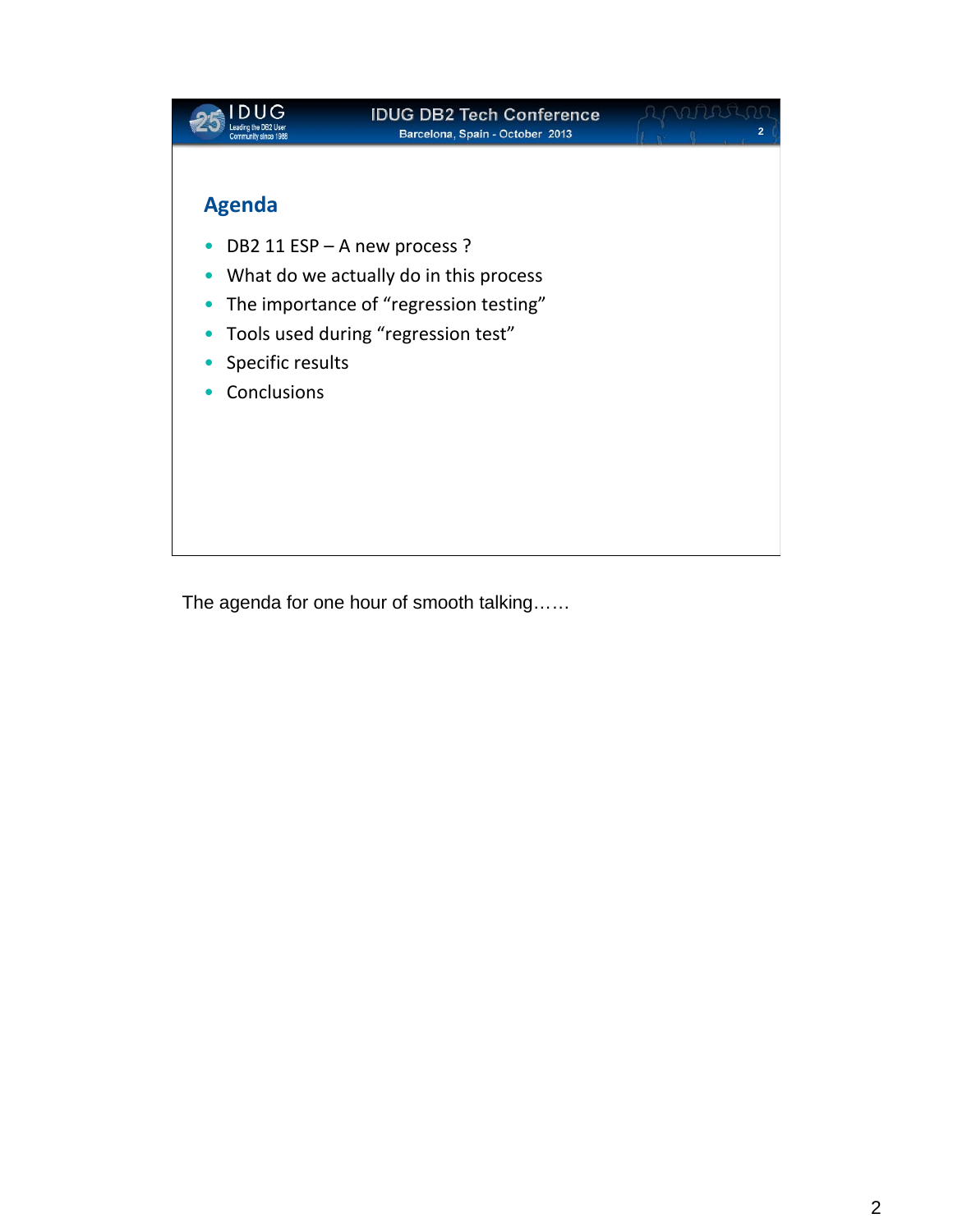

### **DB2 11 ESP – what is it ?**

- ESP says Early Support Program
- DB2 10 was QPP (**Quality** Partnership Program)
- QPP meant assuring the quality of the product as it evolved.
	- Not necessary to end the program running DB2 10
	- DB2 10 evolved as the program progressed
- ESP means focusing towards actually running the code
	- We need to end the program on a "production‐system"
	- Code was in principle ready to run when program started
	- We were allowed to back out of DB2 11 when program ended

There has been a significant change in the way this early quality assurance has been done from IBM's side. In DB2 11 they have shipped a 'GA-ready' product where the ESP customers will track errors and documentation incorrectness to be rectified by normal PMRprocess. The customers are supposed to end up running the actual DB2 11 code in a "production-like" system. In DB2 10 QPP it was more like a version under development that was given to QPP-customers in bits and pieces.

The realty, however, was a little mix of ESP and QPP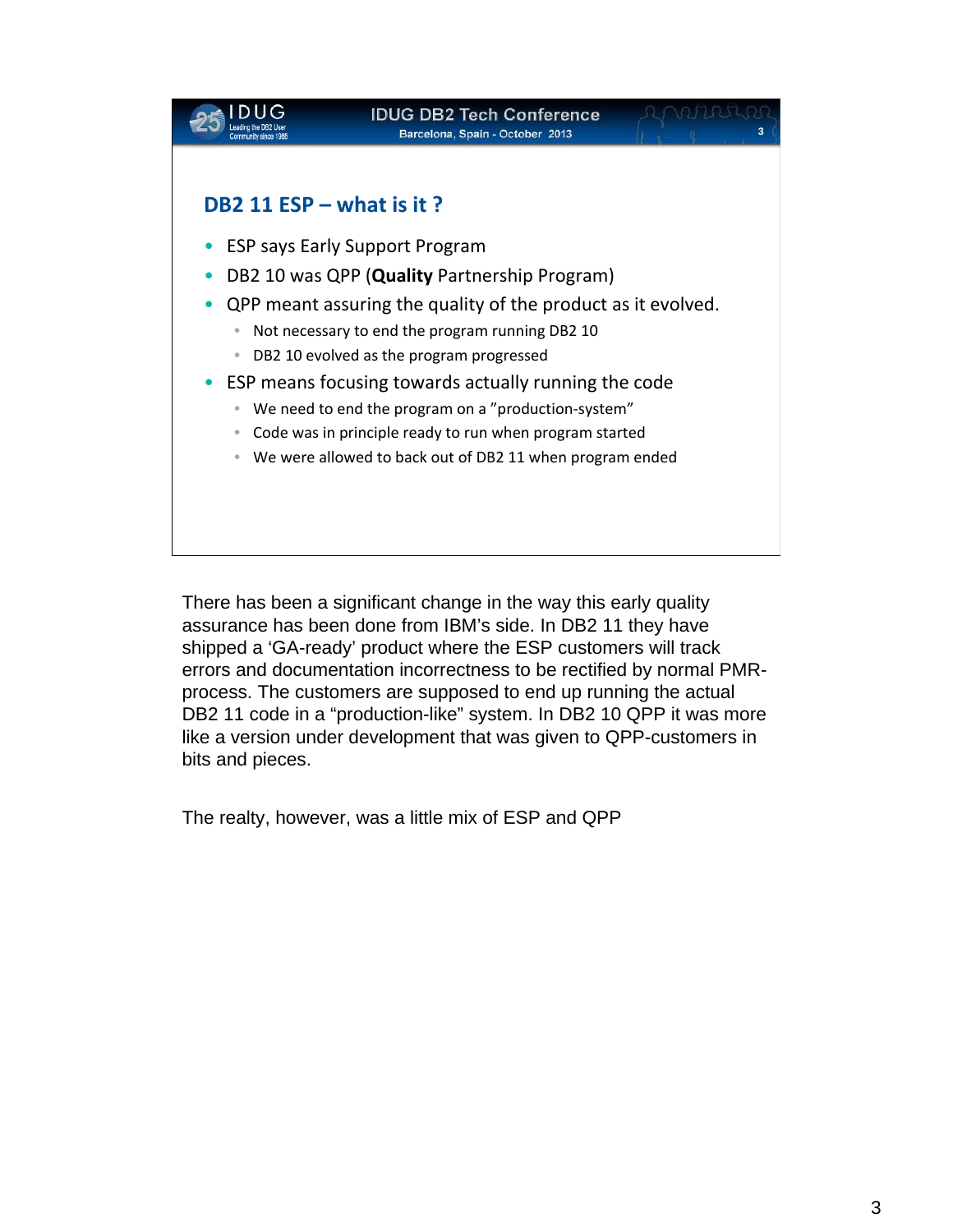

### **Testing activities**

- A lot of activities in migration and fallback testing
	- This is the users first view of a new version
- Looking at new features
	- ESP customers sign in to test the different issues
	- Strong commitment on some features (Extended RBA/LRSN, etc)
	- Normally it will take a while before installations get into new features
		- ESP customers will value these up towards their business….
- How will current workload behave (regression):
	- Performance on general workload and on specific SQL
	- Errors
	- Results
	- Access Paths !!

One of the things that still (after all these years) seems to worry people are the first rebinds on a new version. Giving all the changes for access path stability and ways of influencing the chosen access path it still is an issue in many installations.

Another very important issue is the regression – will the new version carry on the V10 workload without any binds or changes to application at the same or (preferable) better performance ???

On day one (and for the first year) this is perhaps more important than new functionality as this will normally take a long (too long) time before people start using new stuff.

It is therefore very important that (at least some) ESP customers go deep into ensuring that the new version will execute the old versions workload without problems and overhead…… We tried (really !!!) to ensure this – with the problems this gave !!!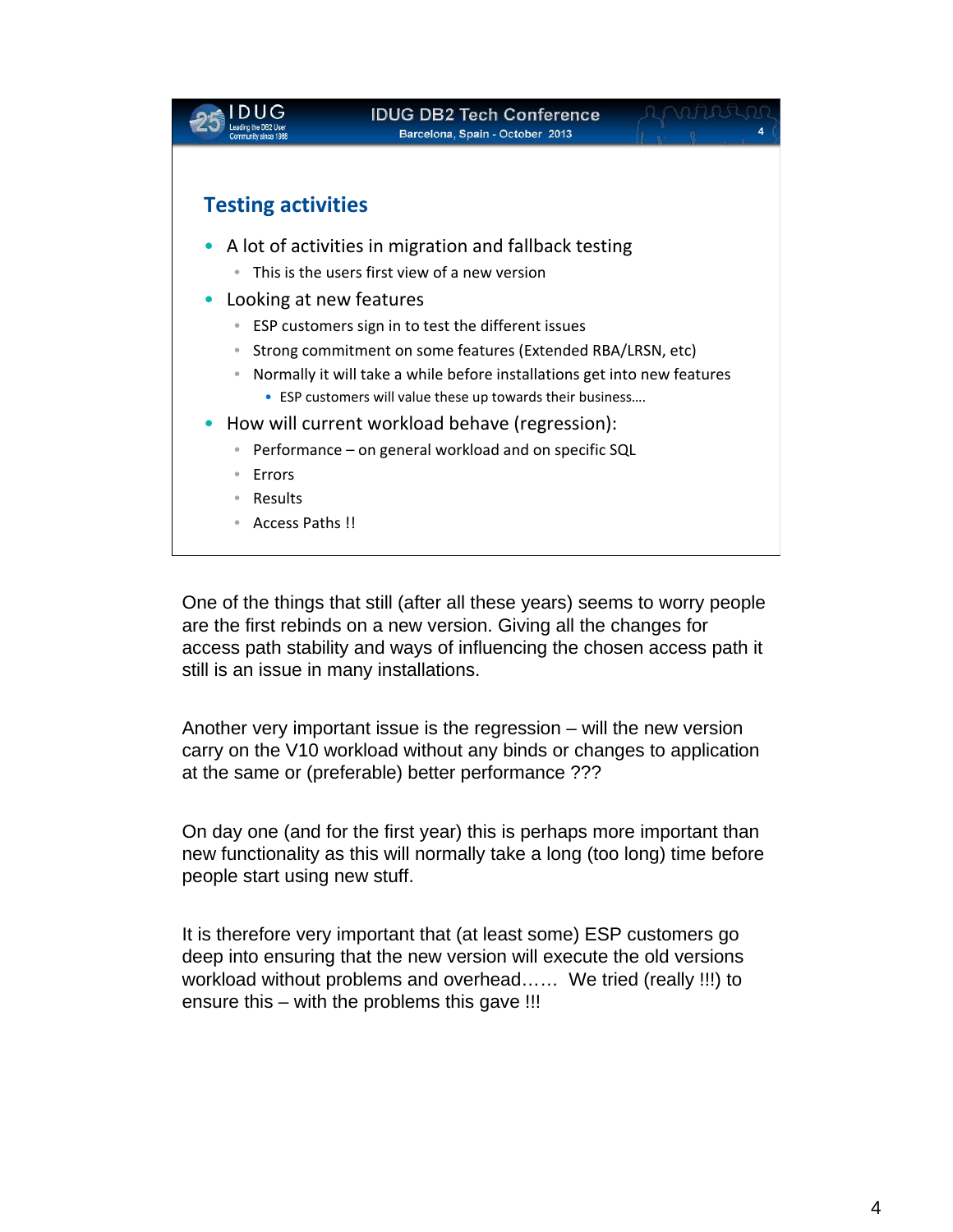

**5**

### **DB2 11 ESP regression testing– Building targets**

- Defining a new Subsystem right away...
	- Enables DBA's to go straight into testing of new features in a sandbox
	- Requires CF structures, Disk space, VSAM cat, RACF defs, STC etc etc
	- Gives first shot at DSNTINST system
	- After initial definitions approx 8 hours before system was up and running
	- Experience said little initial usage as
		- No tools from vendors
		- Not incorporated in our own infra structure
		- Too many surprises (Different ZPARM setting, not resources enough)

For our DBA team is was necessarily that we had been through the migration process before they could be handed a system to look at workload and access paths. To try to kickstart the ability to look at new functionality we started by defining a complete new subsystem that could be scratched and re-defined at will. This is a very fruitful activity as a subsystem like this can be used for many purposes.

In this process it gave us an early experience on the DSNTINST system and on the Install/migration documentation. In our opinion this could need an overhaul as the doc and the jobs does not give any information as to what can be done BEFORE the system is shut down for migration; what NEED to be done while the system is inactive and what can be POSTPONED to after the workload has been re-instated. It seems that the doc and jobs are from before we ran 24\*7 and we pinpointed this need already at QPP for DB2 10. But, patience as we are, we repeated this recommendation.

The new subsystem was however not that useful when started as no tooling was working. Therefore the DBA's only had SPUFI and DB2 commands. It was also needed to ensure more resources (like CPU,CF,DISK and RealStorage) was available. It was also a problem that the subsystem was not incorporated into the infrastructure for performance collecting etc etc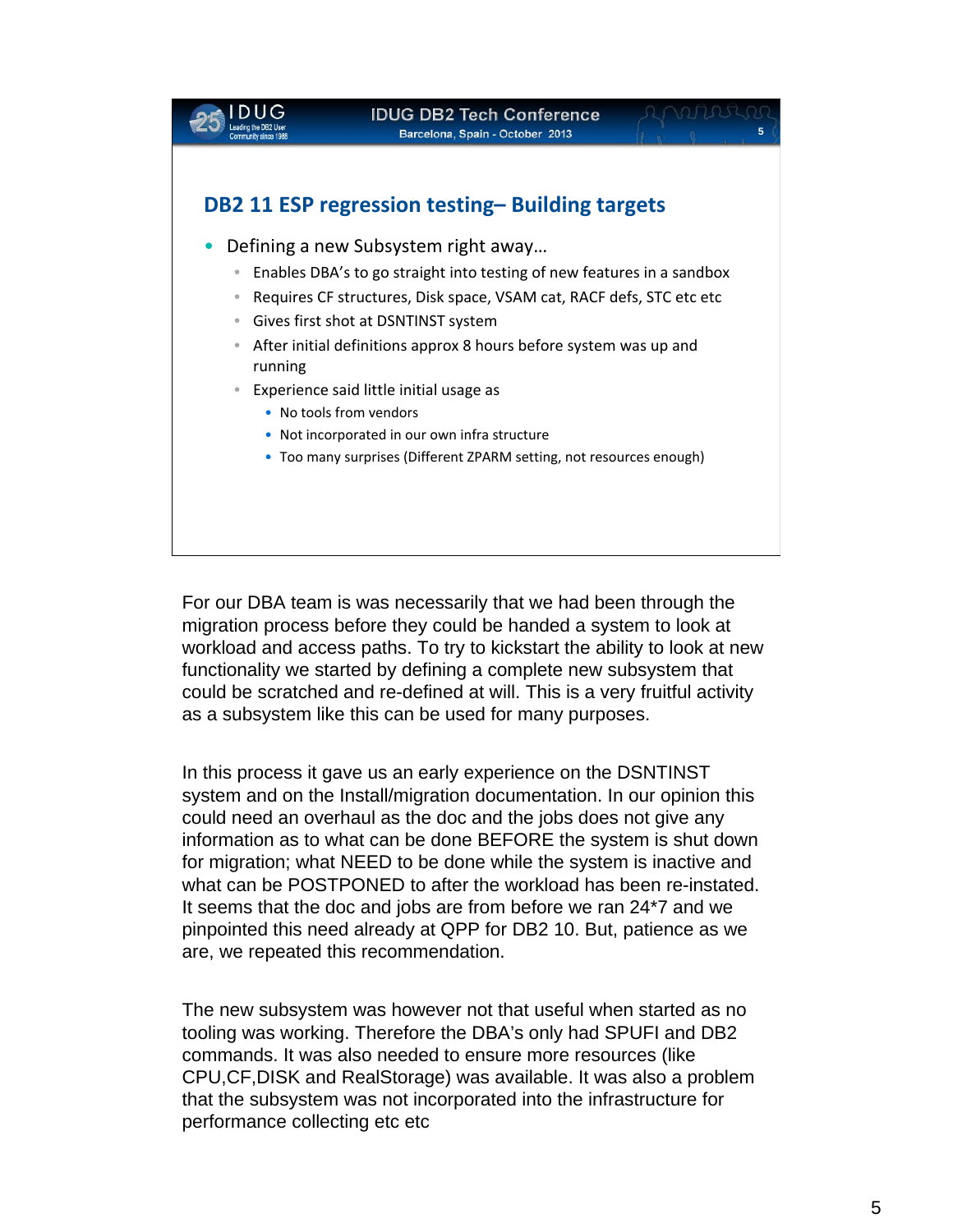

Next was to clone actual production-like system. We started by taking a QA-system from one customer and simply did a DFDSS DUMP of most of the data (around 1 Tb) after the system was stopped. This took around 4 hours and was done as we did not have the licenses for flash copy API's.

We then ported the dumped datasets to an test-LPAR where we wanted to re-establish exactly the same subsystem on this LPAR, bit by bit. We had the luck that we did the same in the QPP for DB2 10 and we had preserved the list and most of the definitions for RACF, STC, CF-structures, VSAM and automation and much, much more. All the datasets were the restored and this took some 8-10 hours before the 1 Tb was restored. All that was needed was to set the Zparm to do a group restart to avoid having manually to scratch the structures before a repeated restore. However a need for different binds of tooling etc as the originating subsystem evolved has to be repeated at the clone. Save all this work for future reference….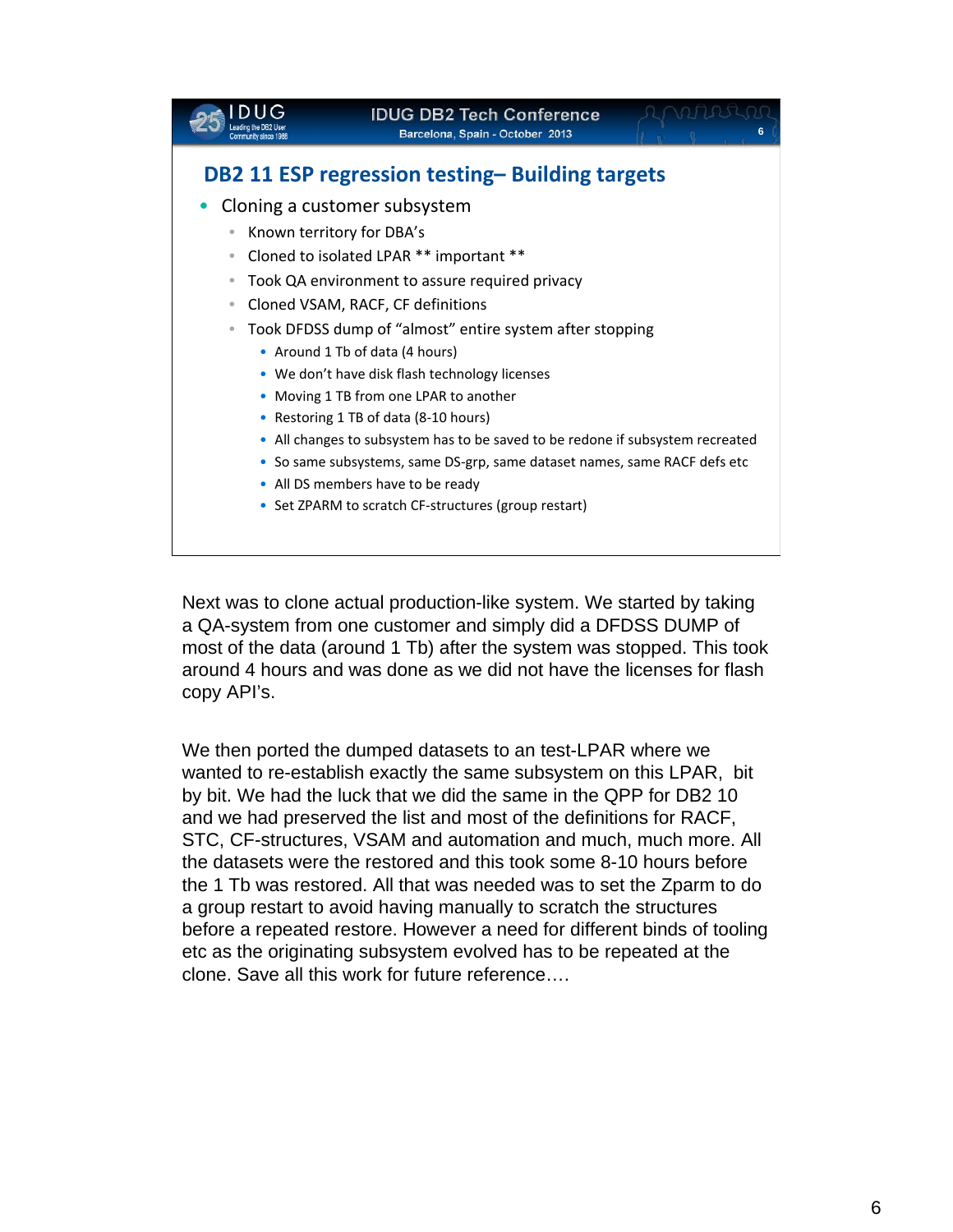

To do some additional testing on changed to facilities not used on the previous cloned subsystem (like the RACF-exit changes) we cloned another customers subsystem. This was a little more complicated as we could not go to another LPAR and retain all names. We did therefore use quite some time in renaming a complete subsystem with its subsystem-id's, DS-grp names, STC-names, CF structures, VSAM names etc etc etc.

Eventually this was done successfully and are now part of a procedure that enable us to do this at will.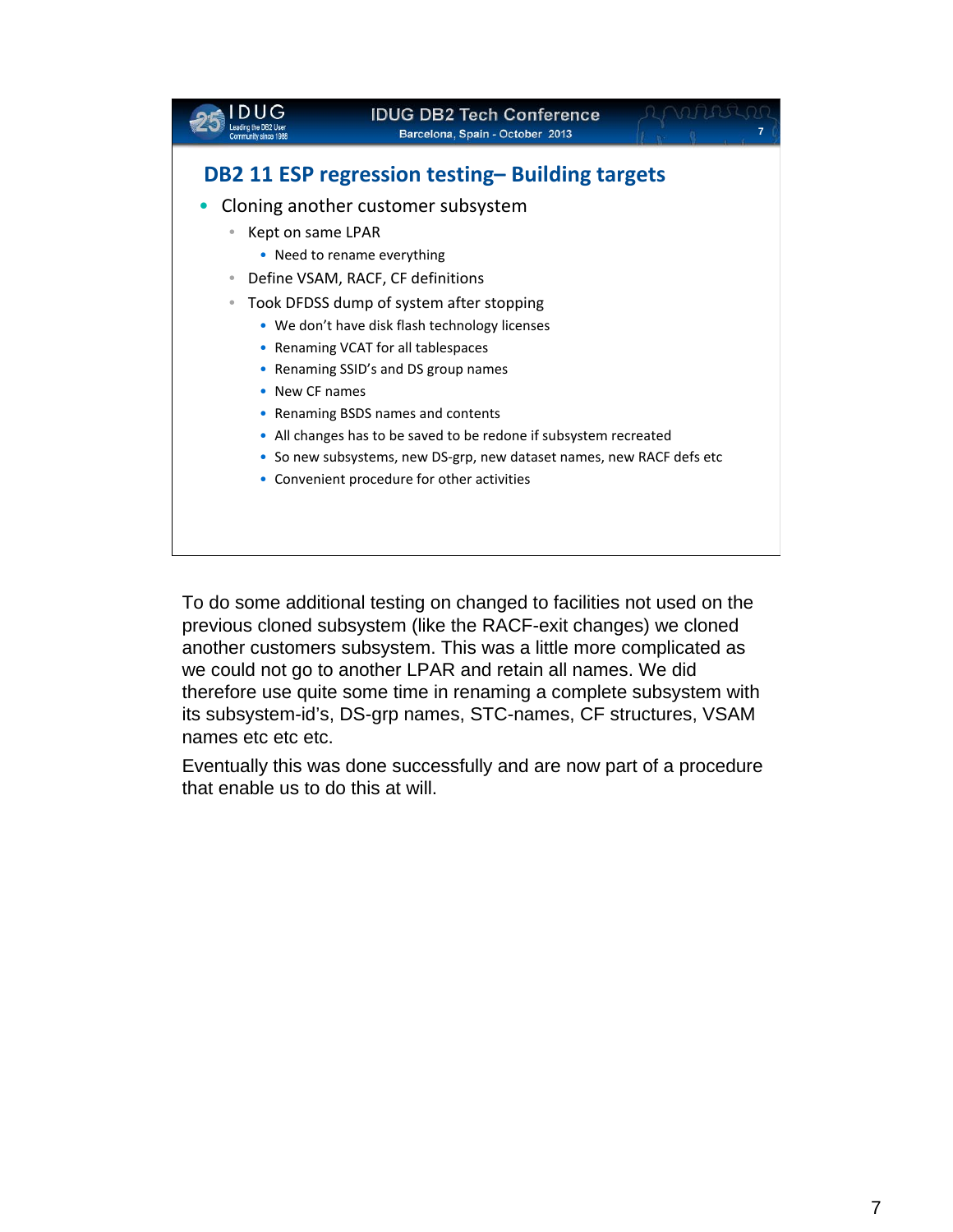

Before you do a migration to DB2 11 it is important that all members have been active with the toleration/fallback SPE applied. This was like it was in DB2 10. However the SPE was not an official fix but a USERMOD which is a problem to get rid of again.

But to be able to compare access paths it is vital to do a REBIND(\*) on the clone on the old version to cope with DB2 10 changes, CPU sizes etc etc

After the migration we redid this REBIND(\*) and did a compare on the access paths. We did NOT use APCOMPARE etc etc but relied on a own REXX-system….

The comparison showed a lot of differences…..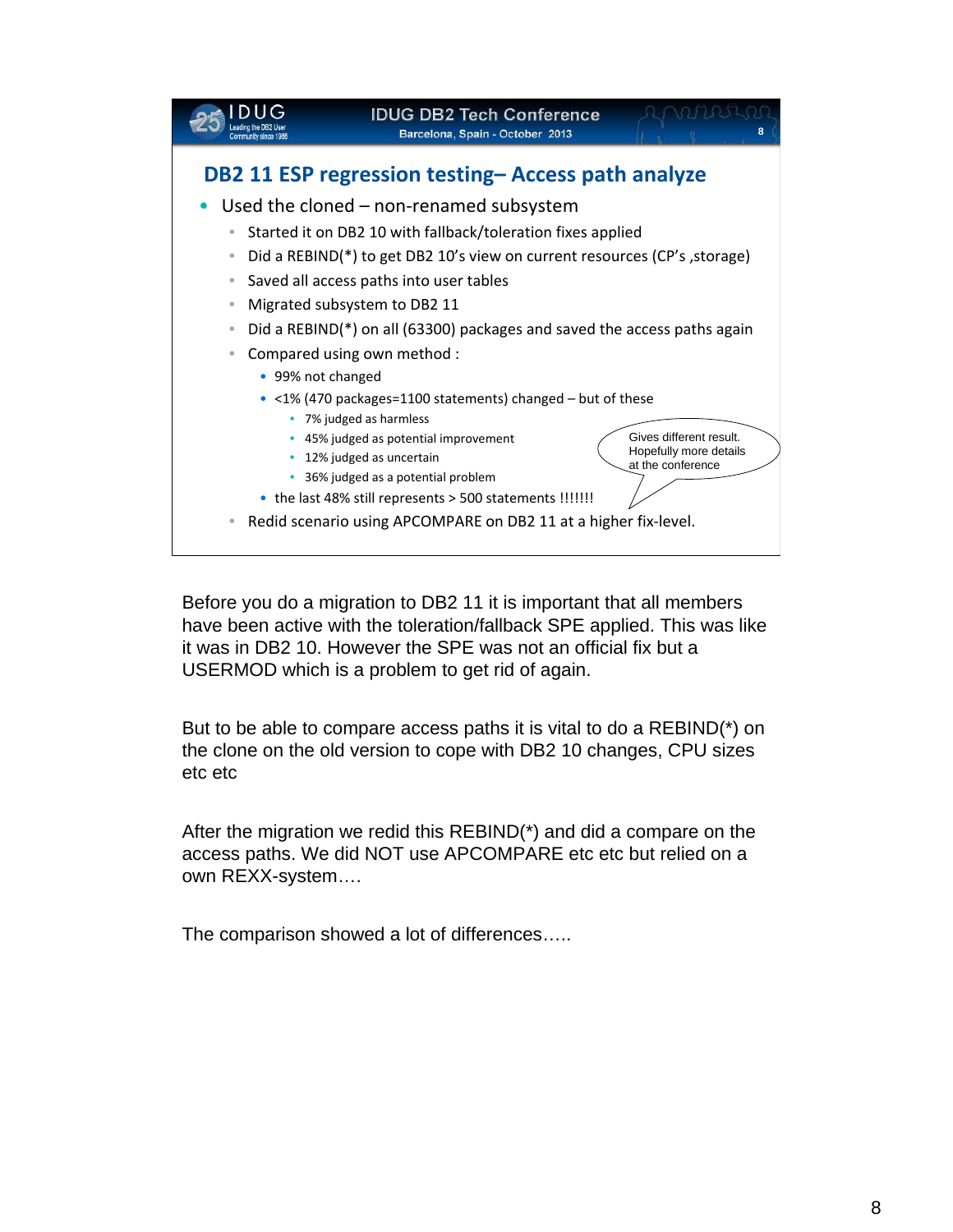

REBIND APCOMPARE(ERROR) at a later point of time gave a different result. The comparison was done at a very late DB2 11 fix level.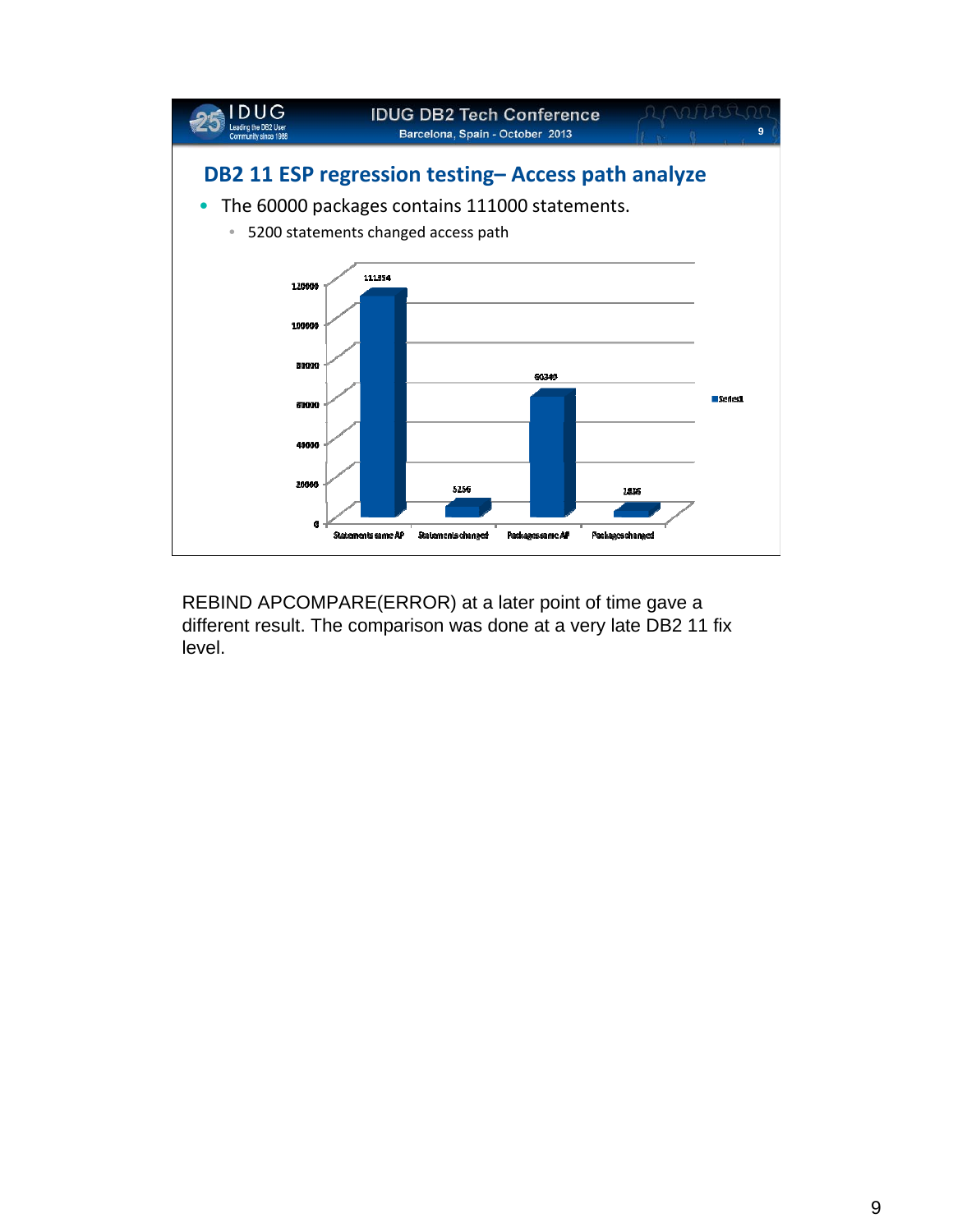

The column REMARKS in PLAN\_TABLE contains details of why APCOMPARE(ERROR) failed. Not there is still a long way to go to be able to understand what is a problem and what is an improvement…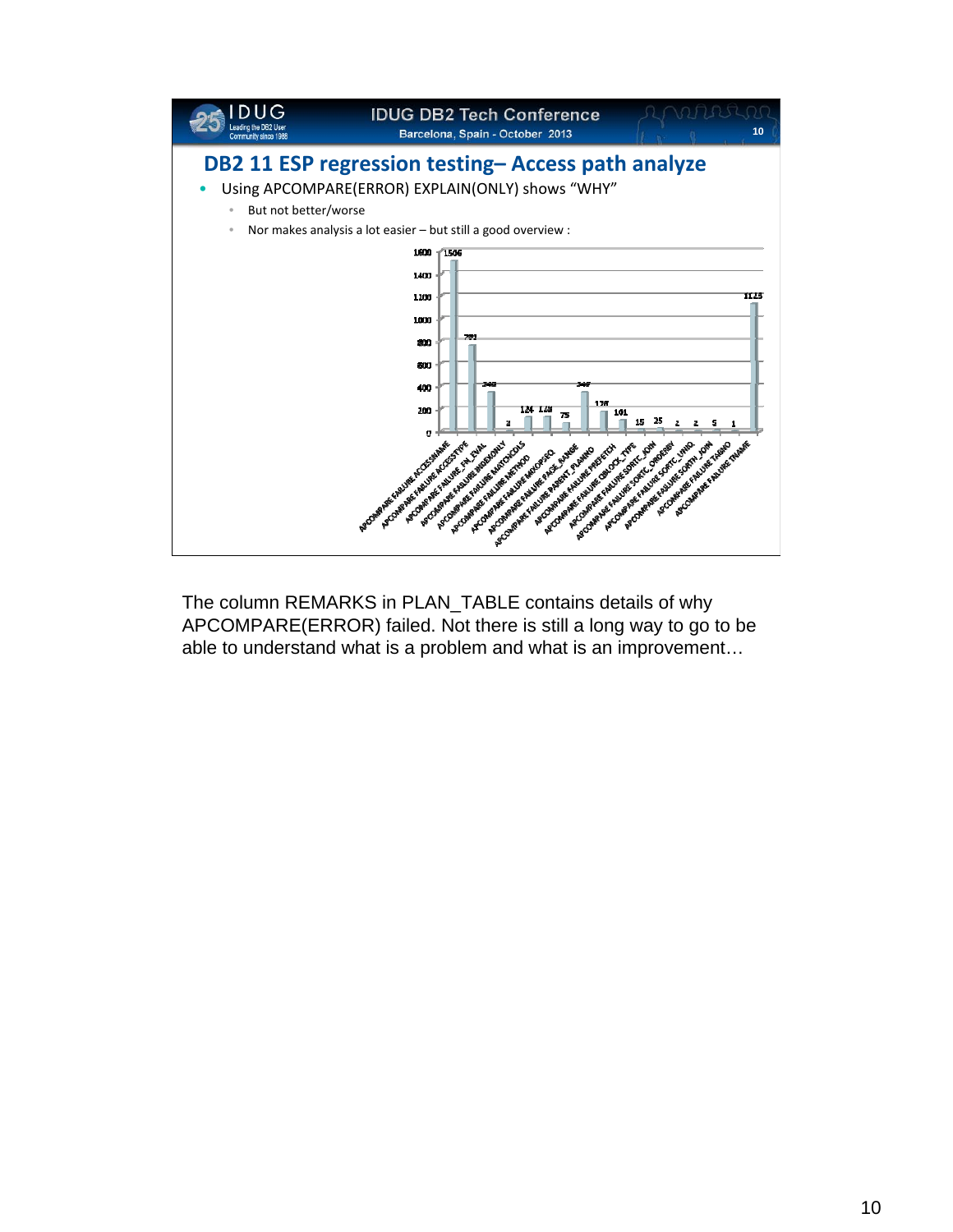

```
11
```
### **DB2 11 ESP regression testing– Performance analyze**

- For verifying performance we need the usual tools :
	- Monitors
	- Administration tools
	- Change tools
	- Accounting/performance reporting
	- Accounting/performance comparisons
	- Workload simulator/canons
- As always :
	- New versions of all tooling needed (additional Beta‐programs)
	- These versions not available at start of ESP
	- Need install process as we receive working versions
	- Takes a LOT of work

When we started considering performance considerations we looked at how we did it in DB2 10 where we had HUGE problems generating a complex repeatable workload. From our professional point of view what we did in DB2 10 was good (better than nothing) but inadequate. So we wanted to do a better job this time and we spend some time looking for ways of producing a repeatable workload of a suitable complexness.

At the same time it was needed that tooling for administrating and performance were able to cope with the new version.

Doing a scenario like this takes a LOT of time !!!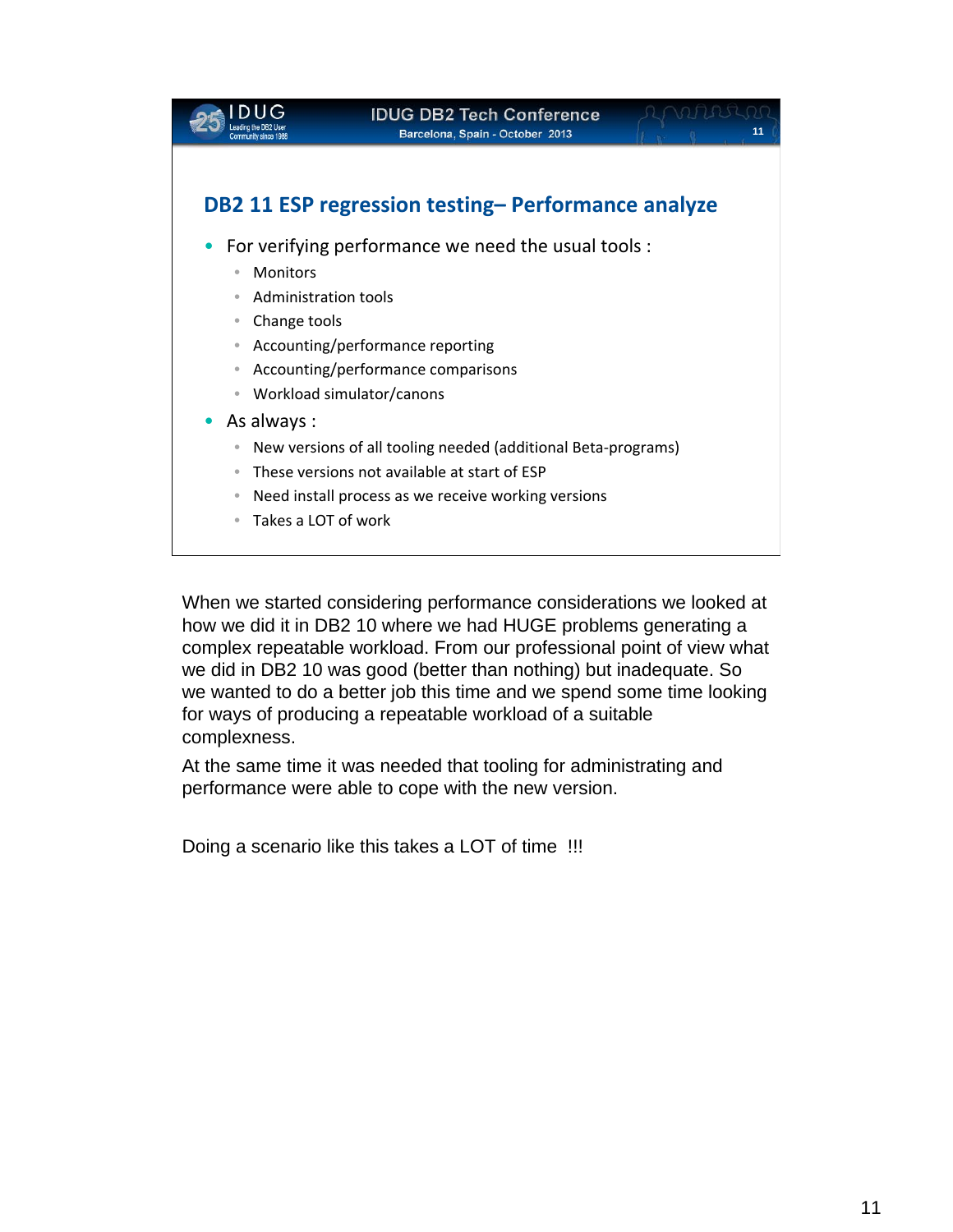

### **Workload simulator/canons**

- For testing regression and migration a workload is needed
	- That can be repeated, measured and compared
	- This is a need that we have already today :
		- DBA needs to verify new options
		- SYSPROG wants to check a new ZParm or bufferpool
		- Capacity people need to verify zIIP setting or # of processors
	- Most installation have not recognized the need ?
		- Too complicated
		- Too expensive
		- Unknown reference installations
		- Many different needs = many different approaches
	- A working procedure/tooling in this area will
		- lift quality
		- reduce outages

The process of executing a repeatable workload again and again and collect documentation of the performance is really not a DB2 11 ESP issue. One can argue that this is an everyday need in most installations as we could use this every time we want to change a setting. For instance if a DBA could change a tablespace from index partitioned to a UTS PBR and issue a full days workload on a clone this could give invaluable knowledge of the effect of a change. Few installations have a significant workload in testing that can prove that a change will not give problems in production. And what if a new storage subsystem is deployed and you could fire in 4 hours of production workload on a clone using the new box ?? There are so many possibilities if a method like this could be possible.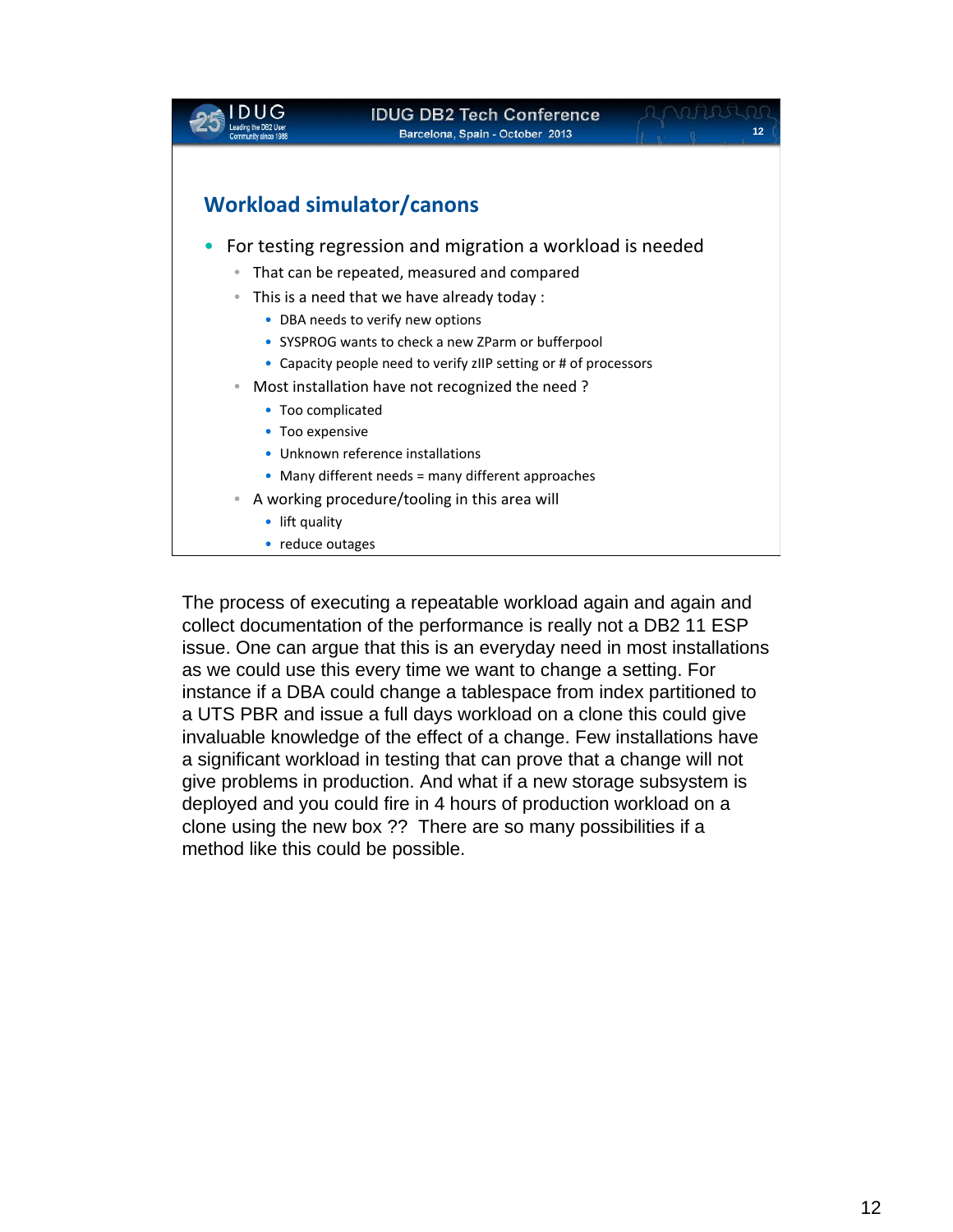

Let's look at a "normal" environment these days. A number of webservers receiving traffic going into application serves on AIX, Windows or Unix will send traffic to CICS using WebService-calls or MQ and finally go to DB2 on z/OS.

Besides this there can be other distributed servers or external partners.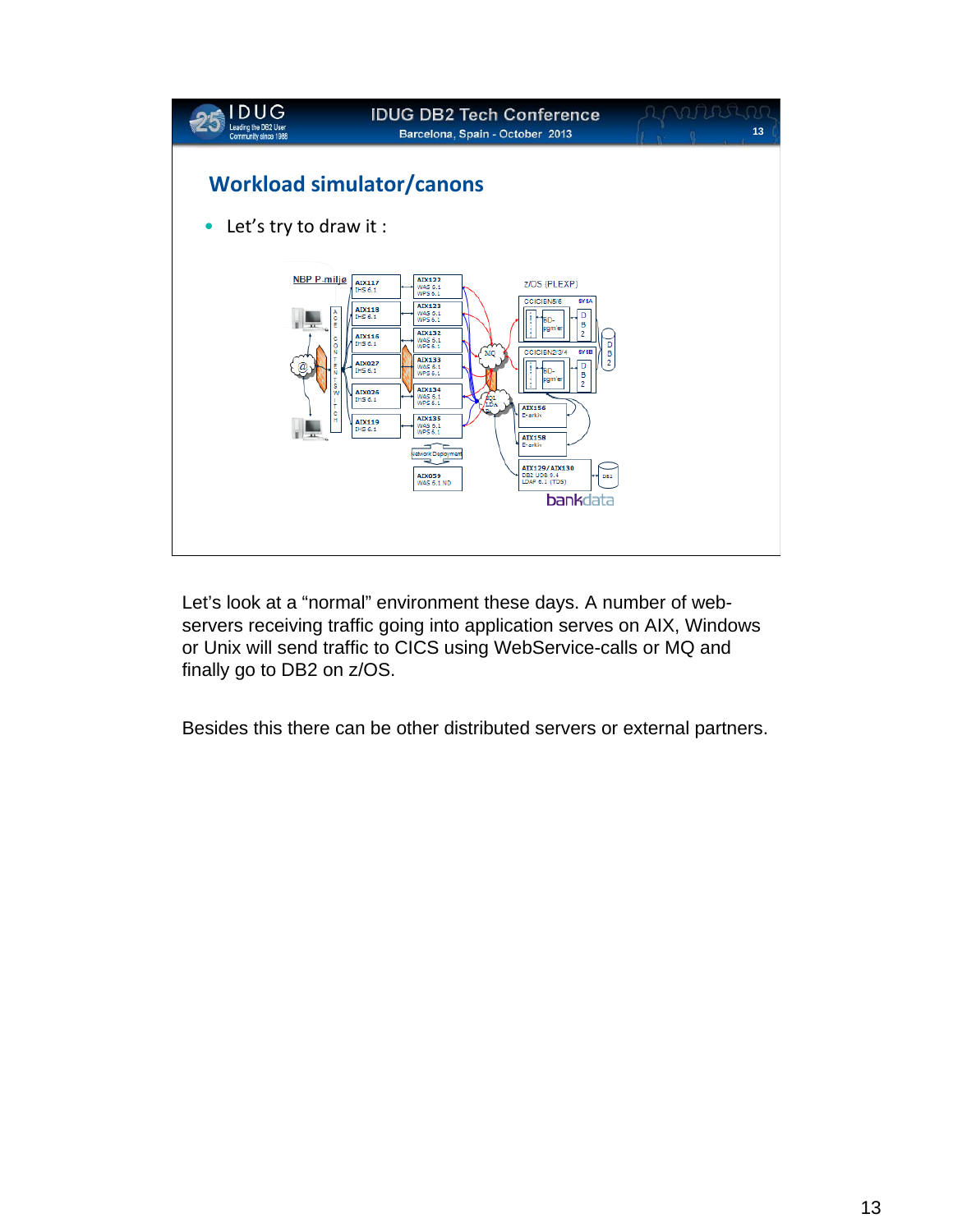

If we take that same application (it COULD be a vital Internet banking application) there are 3 different levels where we could fire in traffic using some sort of artificial workload generator.

We could fire it in at the WWW layer using one of these WEB traffic generators that are available. In this way we will verify all components all the way through but it should be obvious that the setup and the cost of software and hardware for all these levels of components are very high !!

Another alternative could be to somehow collect the webservice or MQ calls and redo these calls. In this way we would in this application test all components from MQ/CICS and all the way through. However the cost will still be high as all SQL calls have to execute successfully. So all tables used have to exist and to be reset before a rerun.

The last way is to only fore in the SQL. Then we could accept that tables were missing and we would only verify DB2 and the objects !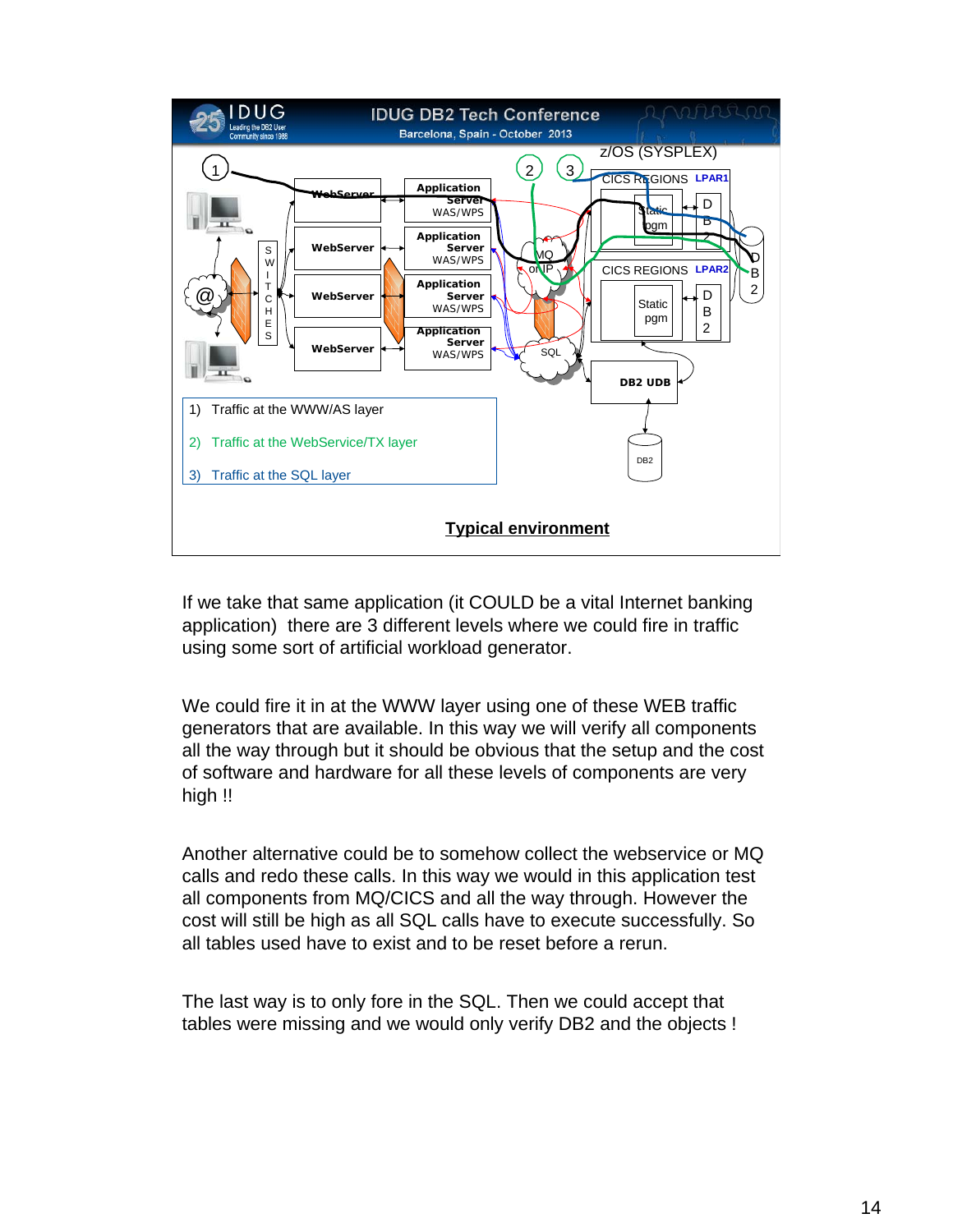# **15**

### **Workload simulator/canons**

- Different approaches :
	- Shooting a repeatable workload can be done at 3 levels :
		- From the WebServer (for application Servers)
		- From the transaction level (CICS TX, WebServices, MQ messages)
		- From the DB2 point of view (single SQL call, dynamic or static)
	- All these levels have each their pros and cons in conjunction with:
		- Different needs
		- Costs
		- Replicating/simulating workloads
		- HW and SW demands
		- # of people involved

It is so important that you know what you objectives are for the different level of testing using these methods. They aim towards very different needs and have big differences in expenses for using. However in my opinion if you need to test all the way from webservers through CICS down to DB2 but feel this is too expensive it is of no use to pick the alternatives. Careful considerations are essential (like it is in life in general  $\circledcirc$ )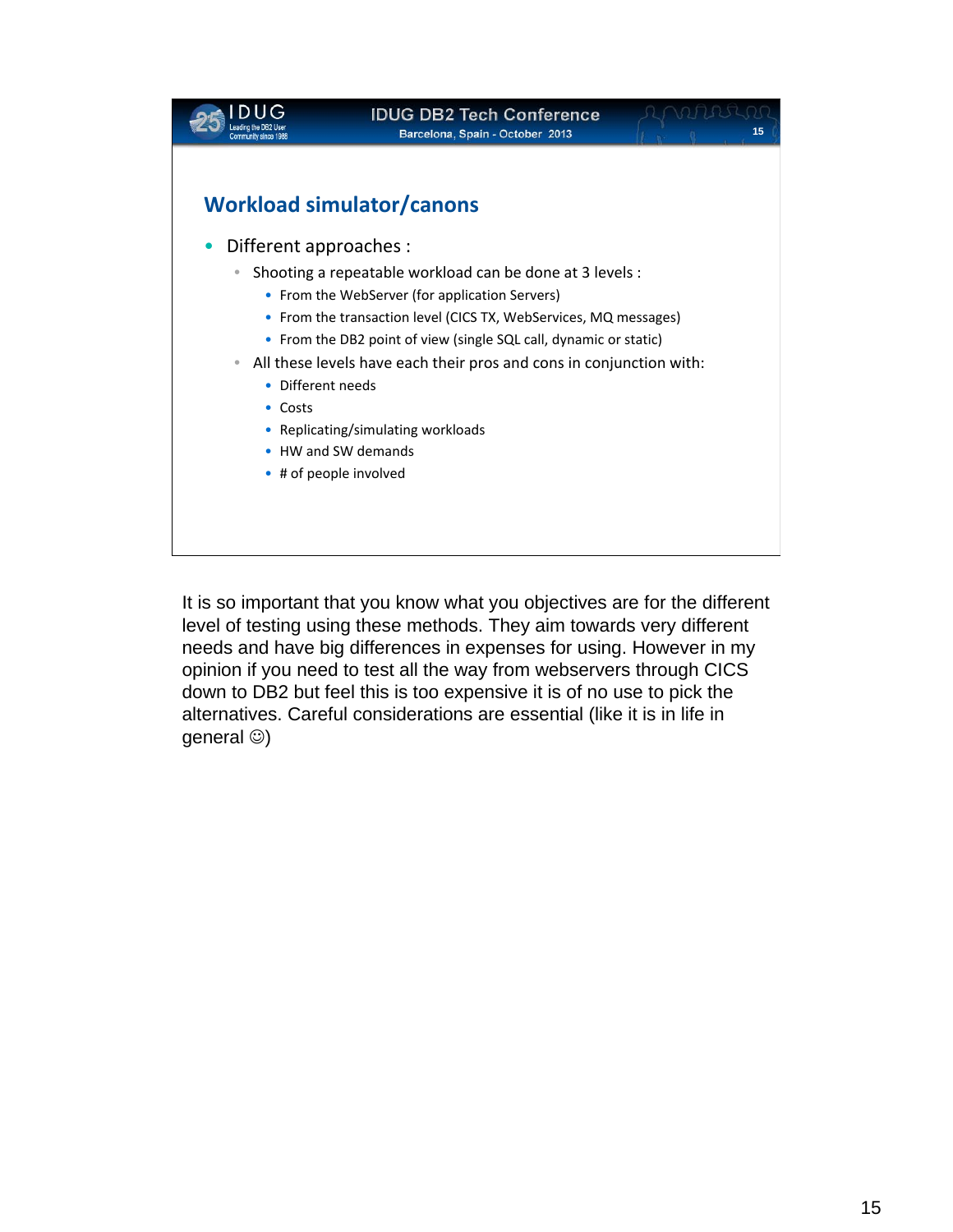| G<br>eading the DB2 User<br>Community since 1988 |                                            |                                                                                                | <b>IDUG DB2 Tech Conference</b><br>Barcelona, Spain - October 2013                                                                                                                              |                                                                                                                                                                                                                                                                                                                                              |                                                                                                                                                                                                                              |  |
|--------------------------------------------------|--------------------------------------------|------------------------------------------------------------------------------------------------|-------------------------------------------------------------------------------------------------------------------------------------------------------------------------------------------------|----------------------------------------------------------------------------------------------------------------------------------------------------------------------------------------------------------------------------------------------------------------------------------------------------------------------------------------------|------------------------------------------------------------------------------------------------------------------------------------------------------------------------------------------------------------------------------|--|
|                                                  | <b>Scope</b>                               | <b>Purpose</b>                                                                                 | <b>Pros</b>                                                                                                                                                                                     | Cons                                                                                                                                                                                                                                                                                                                                         | <b>Comment</b>                                                                                                                                                                                                               |  |
|                                                  | Webserver<br>Layer                         | To validate end-to-<br>end changes in an<br>environment                                        | .Will validate every<br>components<br>. It is normally possible to<br>script transactions for new<br>values of keys etc<br>•Can cope for any change in<br>SW or HW or application               | •Expensive and time consuming<br>.Difficult to understand<br>differences. Will require a lot of<br>monitors and tools.<br>.Need to be maintained at all<br>levels<br>•Security can be very complicated<br>.Parallelism is very difficult to<br>control                                                                                       | These tools do exist and<br>they can normally script<br>on the input. They tend<br>however to be used very<br>little because of price<br>and amount of work.                                                                 |  |
|                                                  | Simulation at<br>WebService or<br>MQ-layer | To validate the<br>environment from<br>the WebService or<br>application on the<br>in-ward side | .Will validate all central<br>components<br>*Scripting can be done if the<br>layout for the message is<br>known (XML?)<br>.Can cope with changes to<br>components on the inward<br>side.        | •Expensive and time consuming.<br>.Complicated to target to another<br>environment (other MQ queues)<br>.Has to be managed on the<br>'transaction' level.<br>.Parallelism is difficult to control                                                                                                                                            | Lam unsure if tool exists<br>at this level but it would<br>be fairly easy to build a<br>sort of logging into<br>applications at the MQ<br>or WebService layer and<br>in this way spool the<br>calls onto the queue<br>again. |  |
|                                                  | Simulation at<br>database call<br>layer    | To validate<br>application<br>performance and<br>behavior at the<br>database call level.       | .Will look isolated at<br>database calls meaning no<br>application code executing<br>•Excellent for investigating<br>performance and locking<br>problems.<br>.Can look at a subset of<br>tables | .Easy and inexpensive to use<br>.Database calls has to be run in<br>sequence - no SQL call can<br>overtake the other. This is both<br>an advantage as a disadvantage<br>as it means that thins can be<br>compared but makes it difficult to<br>do real stress testing.<br>.Will never find bottlenecks in<br>other things than the database. | Static SQL support is<br>essential to compare<br>performance.<br>If static SQL is being<br>used understand impact<br>on new version of<br>application. If dynamic :<br>can SQL be modified or<br>scripted ?                  |  |

Here I have tried to set all these different ways up in a comparison table. Even though there are many words I think it is well worth reading if you consider doing some sort of workload testing of your system. The short story is that the more components you want to test the more expensive it will get. And I don't think the expense curve is linear. Doing a test from the www-layer is extremely expensive and work-intensive while doing a test on the SQL-level can be done at a lower price. However the number of components that is being verified is far, far less.

There is so big a difference so I might even say that comparison is unfair. The testing is done for different purposes. But remember to judge if a test-method might be so work-intensive that it is not used. On the other hand if it only tests so few components that you miss your objective is it also a waste of money and effort.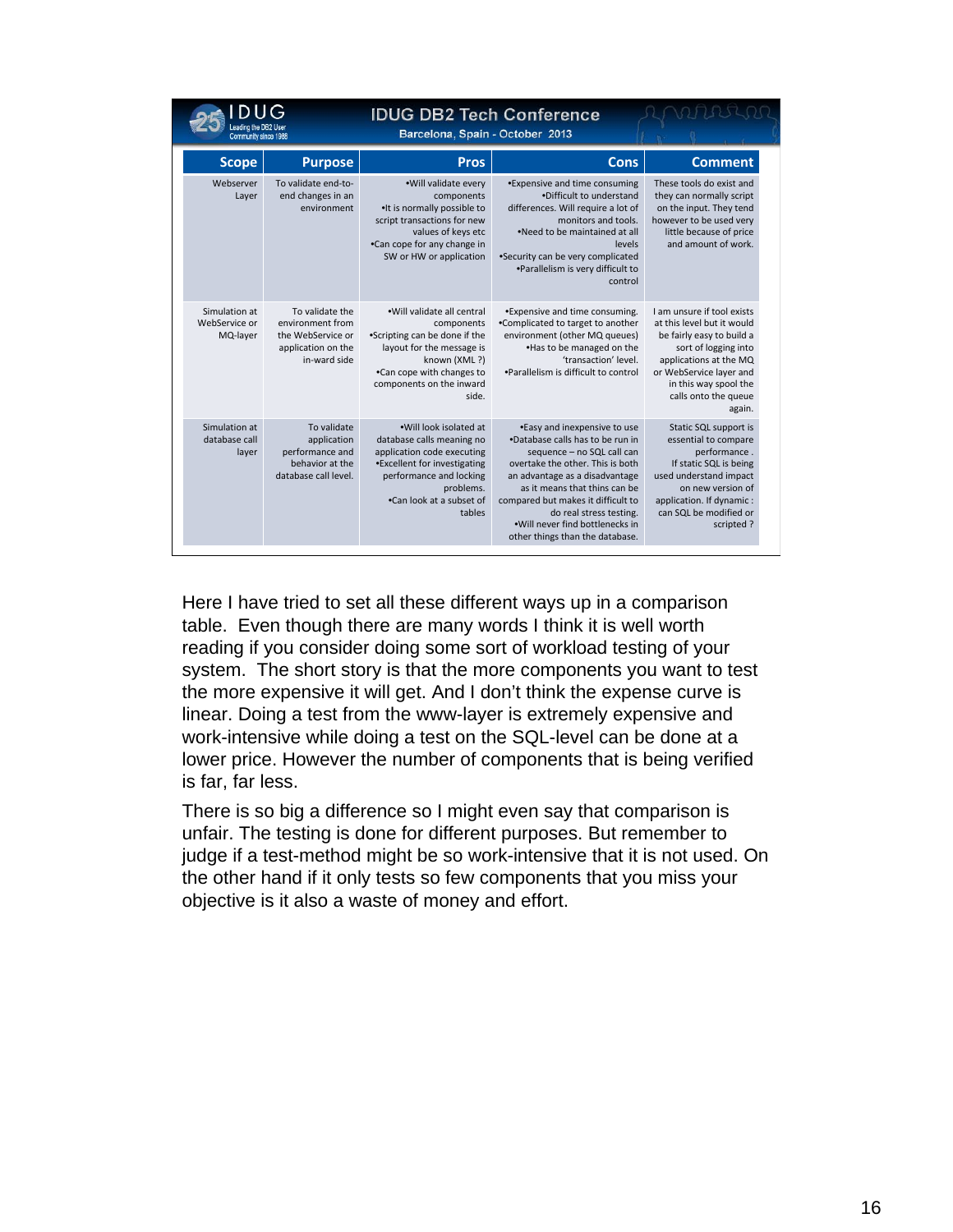```
17
```
### **Regression testing – workload simulation method**

- If workload simulation can not be used it is IMPOSSIBLE to compare performance
- In DB2 10 QPP we did not have any so we used some (few) batch jobs and a isolated CICS‐workload
	- Not representative
- In DB2 11 ESP IBM offered beta process on some tooling :
	- OPTIM Query Capture and Replay
	- Can capture at the SQL level (remember the ugly slide 14) on one/more DB2's
	- Can replay 'static as static' and 'dynamic as dynamic' at same or other DB2
- Several similar tools exist from different vendors but we could try this for free
- Other tools were not considered or validated !!!!!!!!!!!

When we did the DB2 10 QPP we had huge difficulties in doing comparable runs as a given application tend to use more or less all tables in the system. And applications might not be able to execute on another schema again and again because of date problems or some common subroutine that can not handle to run in the past. So we ended by having very few and very simple scenarios in DB2 10.

As IBM now offered OQCR for DB2 11 ESP customers we participated in the Beta for this to gain some early information. There are several tools on the market in this area and we have not evaluated any of them and we only plan to use this for this ESP process. However it was important to pick a tool that could replay static SQL as static SQL and dynamic SQL as dynamic SQL. In this way we could get all accounting reports comparable (to some degree) and we could evaluate rebinds etc etc.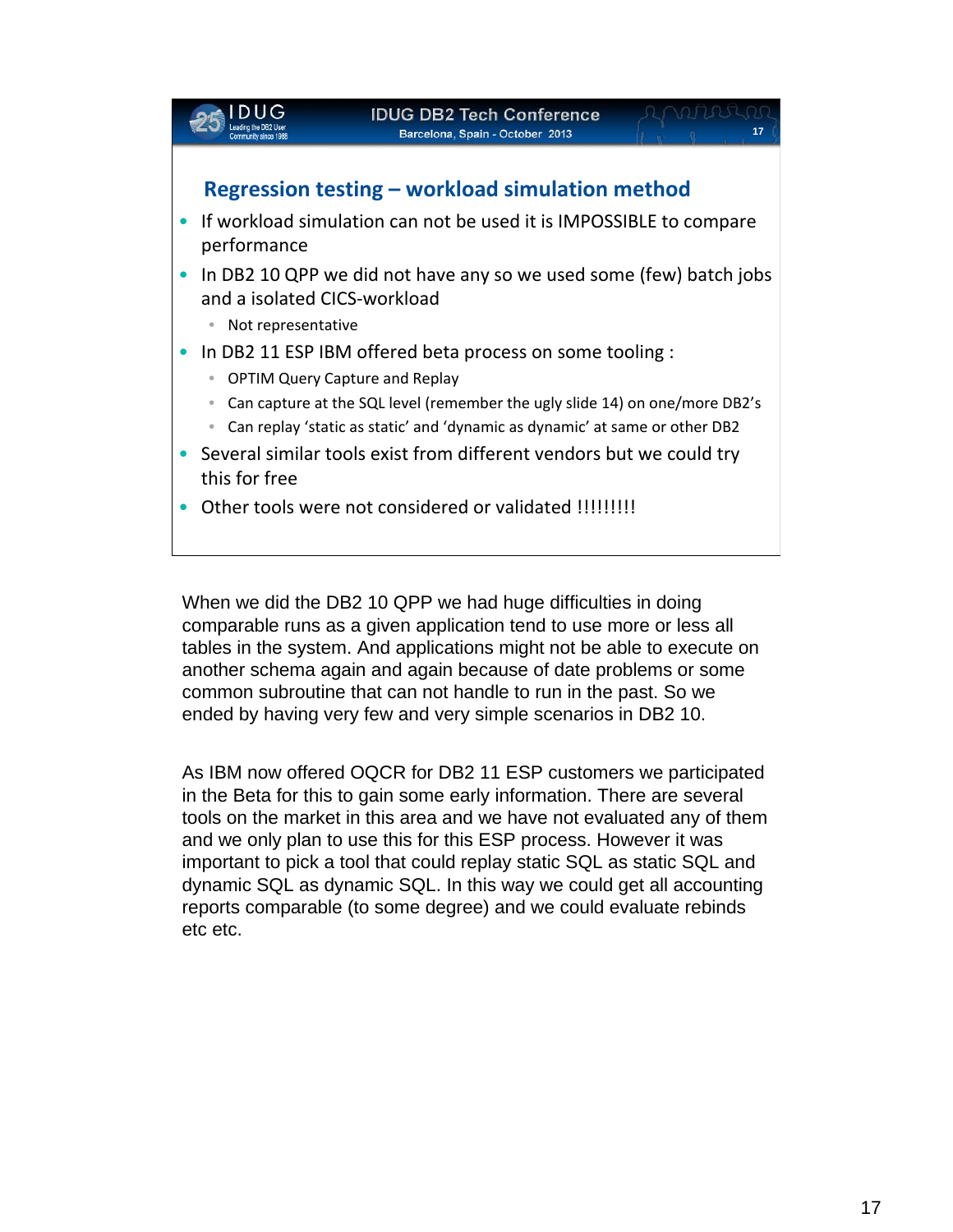



### **Regression testing – Optim QCR**

- The product consists of several components :
	- 1 (preferable physical) X86 based server from a positive list (the "G‐machine")
		- Will run the Guardium product
		- Linux black box system with only limited access (NO root !!!!)
		- Installs directly from a DVD
		- Difficult to comprehend at the beginning
	- Several Started tasks on z/OS
		- 1 per LPAR where captured/replayed subsystems reside • Controlling other STC's
		- One additional STC per subsystem
			- Running USS processes
			- USS/UNIX installation required (knowledge)
			- Is doing the captures
			- communicating with G-machine
			- Started/stopped automatically
		- One additional STC per LPAR
			- Handled entirely by the product

If we look at the architecture for OQCR it is fairly complex. It uses almost every know component on z/OS and a Linux server for the Guardium appliance.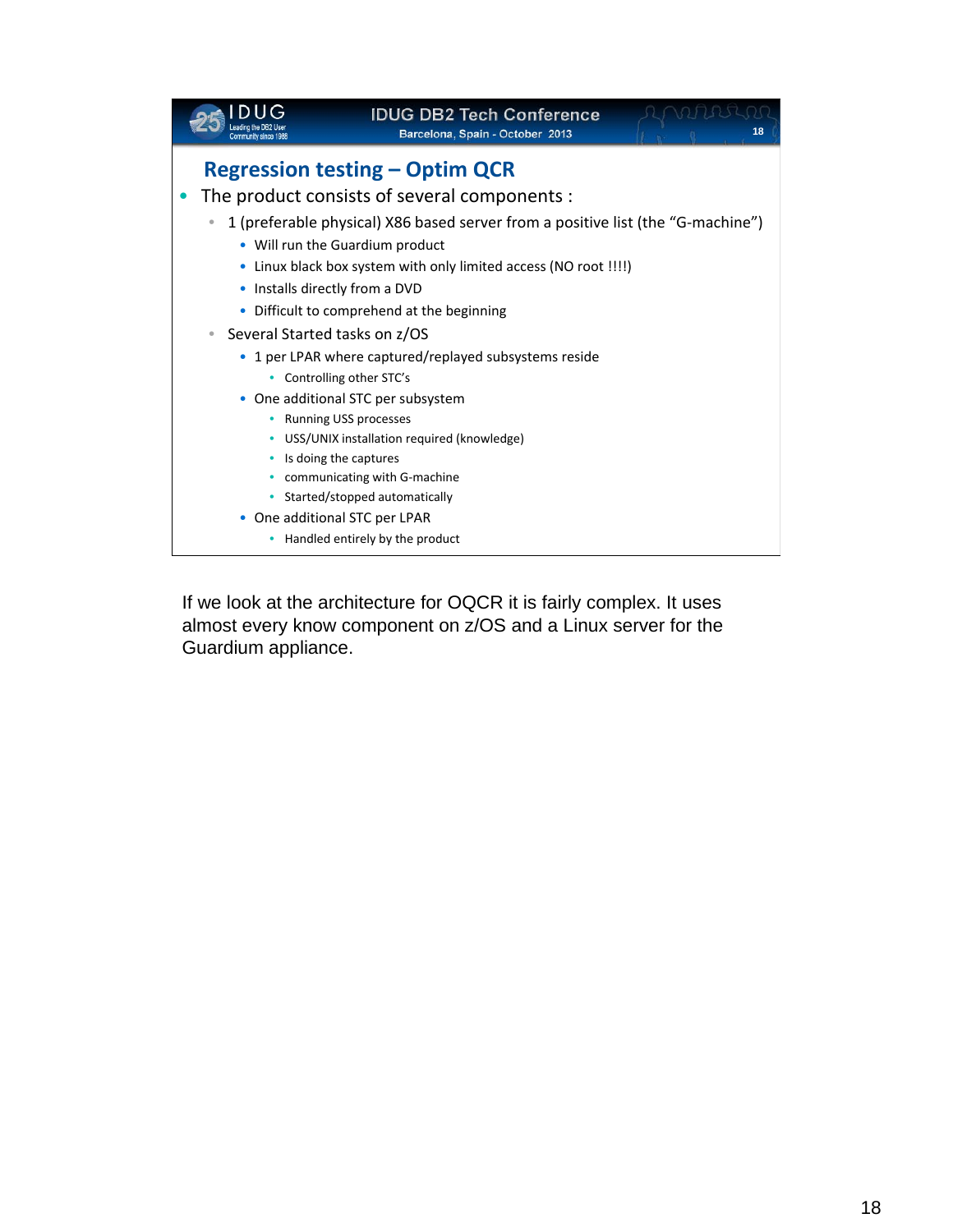

### **Regression testing – Optim QCR**

- Observations :
	- Firewall definitions needed (=knowledge)
	- LINUX knowledge not directly needed but useful !
	- USS knowledge VERY needed !!
	- z/OS knowledge (STC, troubleshooting etc) VERY needed !
	- A good sense of analytics and error-isolations will save days !!!!
		- For the end user to do capture/replay a WEB browser is THE tool
			- Don't think that this is enough
			- Put together a team of the skills above !!
	- The capture is started on a time basics and run for a time period
		- Lot of filtering possible
	- Product is hooking into DB2 and SQL is shipped over IP to the G-machine
		- SQL can NOT be reviewed after capture

In my opinion and experience it takes skills inside everyone of those components to ensure a successful implementation. Once the tool is running it is driven from a browser driven frontend... And it intended to be operated by a DBA or a Systems Programmer … (Or perhaps a developer ???)

The capture is stated using filters and for a defined amount of time. Remember to synchronize the data somehow so you can re-establish the same data for the replay somewhere……

The product get a hook into DB2 and will collect the SQL to its own STC where it will be buffered and uploaded to the G-machine over the IP network.

When the capture is completed you have the SQL frozen in the Gmachine. But you can not review it nor change it for now !!!!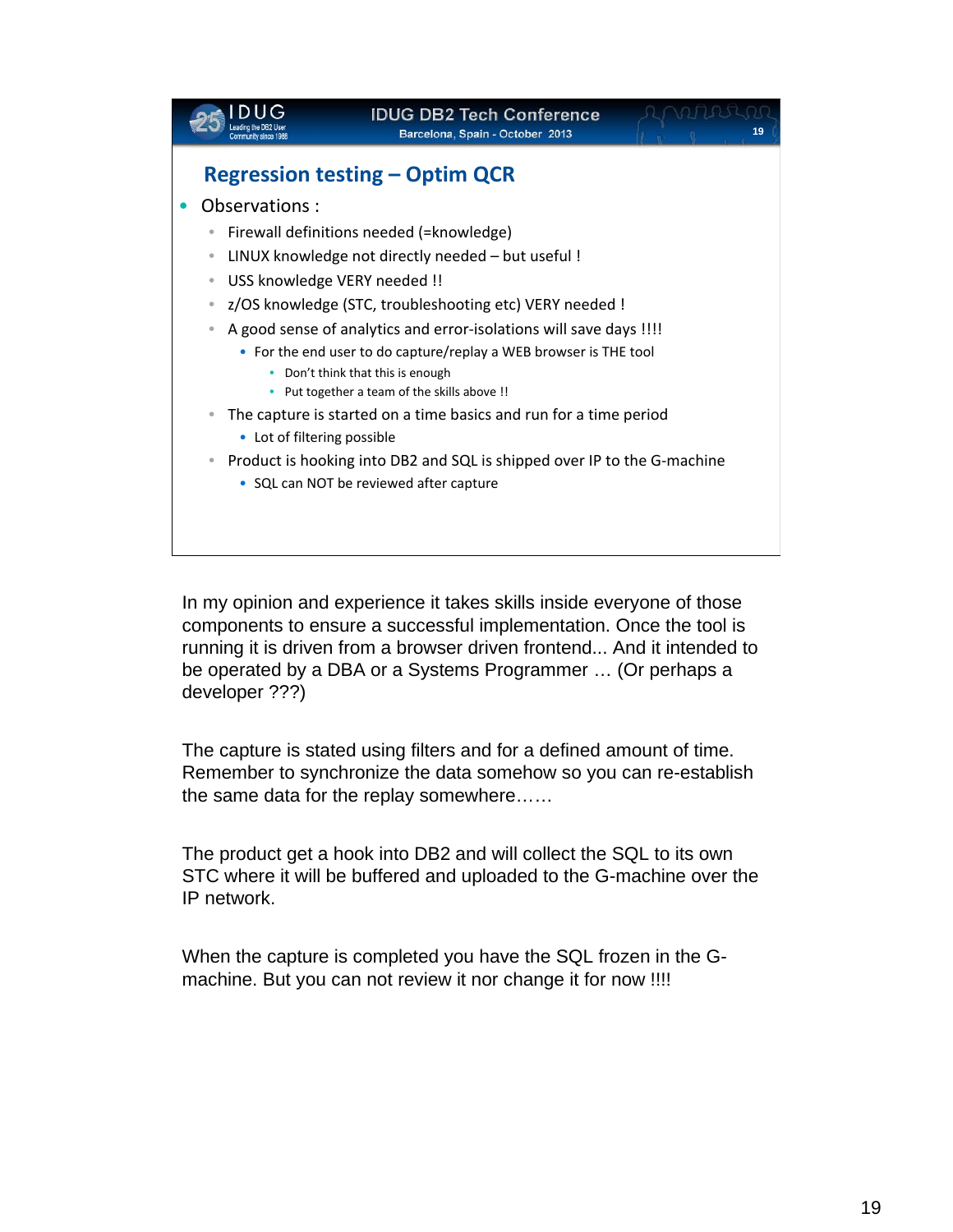

### **Regression testing – Optim QCR**

- Observations :
	- After successful capture the SQL is "transformed"
	- Optional to change SCHEMA (only for dynamic SQL)
	- Optional to change collections (for static SQL)
	- Optional to change USERID for CONNECT statements
	- Transform process also ask for target subsystem…
	- Transform process normally not expensive
	- After transforming the workload is now ready to be replayed again and again
	- Before replay :
		- Target tables have to be reset to start position (tools or backups)
		- Remember your politics concerning data privacy
		- Check the WLM priority for the USS processes it can consume LOTs of CPU

Now the SQL have to be made ready for the repeated replaying. You target for another (Or the same) DB2 subsystem and you can transform the Schema and userid for the connect. Static SQL is static SQL and can not be changed !!!! It would have been nice if you could change to a different collection, though……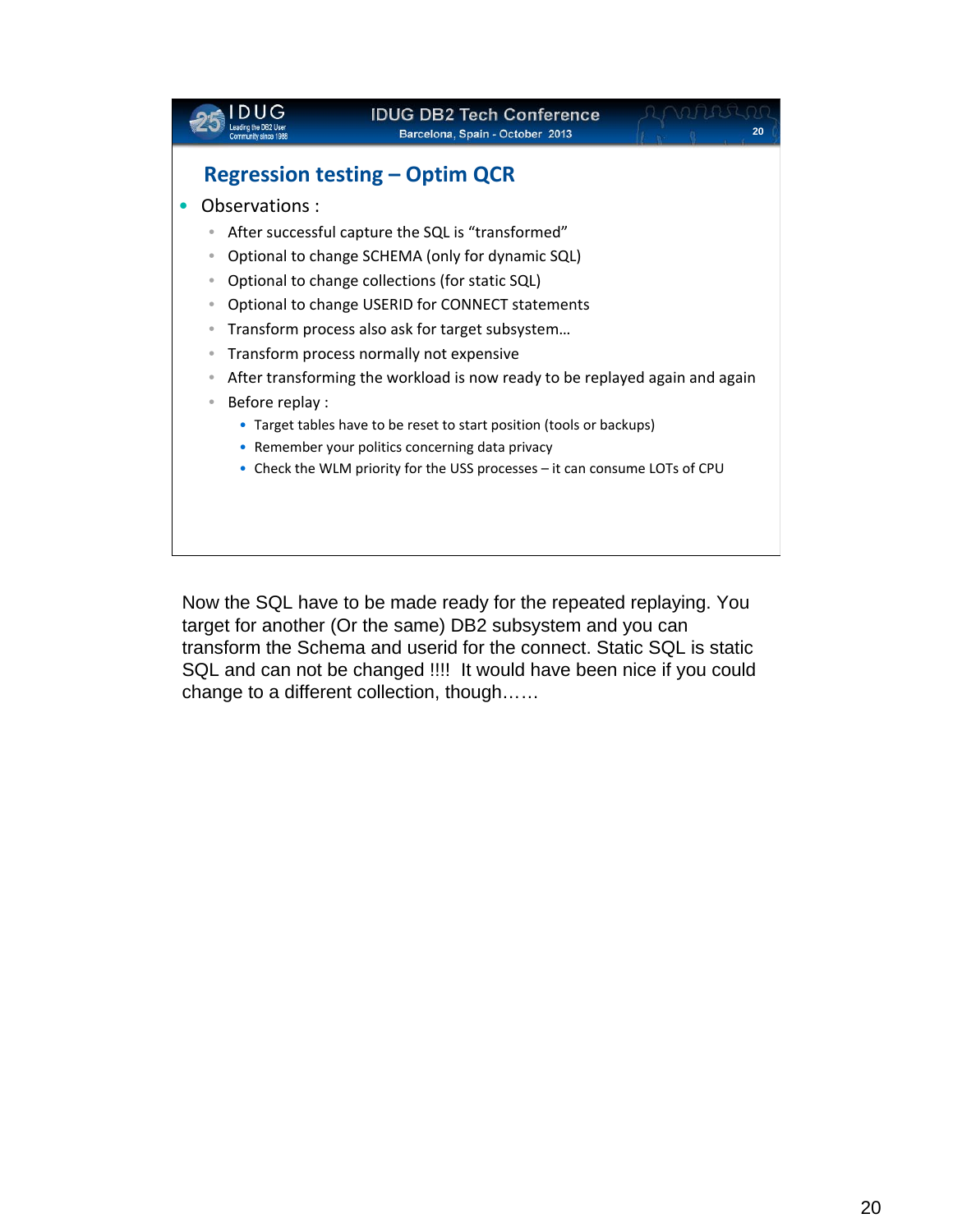## **21**

### **Regression testing – Optim QCR**

• Replay – needed knowledge

IDUG

- The Replay will embed a new capture (might change) !!!!!!!!
- The Replay will replay everything over a number distributed threads
	- But dynamic as dynamic and static as static
- The Replay can be influenced on speed (partly)
	- Only on removing/reducing pauses SQL can NEVER overtake other SQL
	- No more/less contention than on original workload unless something changes
- IF replay fails you have wasted a replay :
	- Data has to be reset as replay can not restart !!!!
	- Can be time‐consuming and frustrating
	- DB2 know how far we got (backout/COMMIT). OQCR should know it as well  $\odot$
- Replay can be re‐done…..
	- On new version of DB2, DFSMS, archive strategy of LOGs, DISK setup
	- On new "DDL" convert to UTS, PAGESIZE, LOCKSIZE, ZPARMs, REBINDs
	- Not for new static applications !!!!! (-805)

And now we replay on the target subsystem. When the replay is taking place OQCR will do an internal capture on all workload on the target subsystem. This might not be what you want but we used a cloned subsystem as target using DFDSS dumps taken just before the capture.

All SQL replayed have to be replayed in sequence. One piece of SQL can not overtake another one which is fail but it would be nice if you could overrule this valid rule. The result would be unpredictable but you might be able to provoke some locking issues. You can however ask the replay to remove pauses between SQL – "white space".

Be sure you understand that the static SQL is fired in through the real packages but all SQL does not have to run successful. You can very well only have a subset of tables restored and let the rest of the SQL for that package give -904 on every replay and still compare the successful calls from replay to replay....

If a replay fails you have to restart by restoring the data and redoing the capture. You can not restart it from where it left….

Tools in this area could give a very valid workbench when comparing different DDL and Zparms and version. Or disk subsystems… OR ??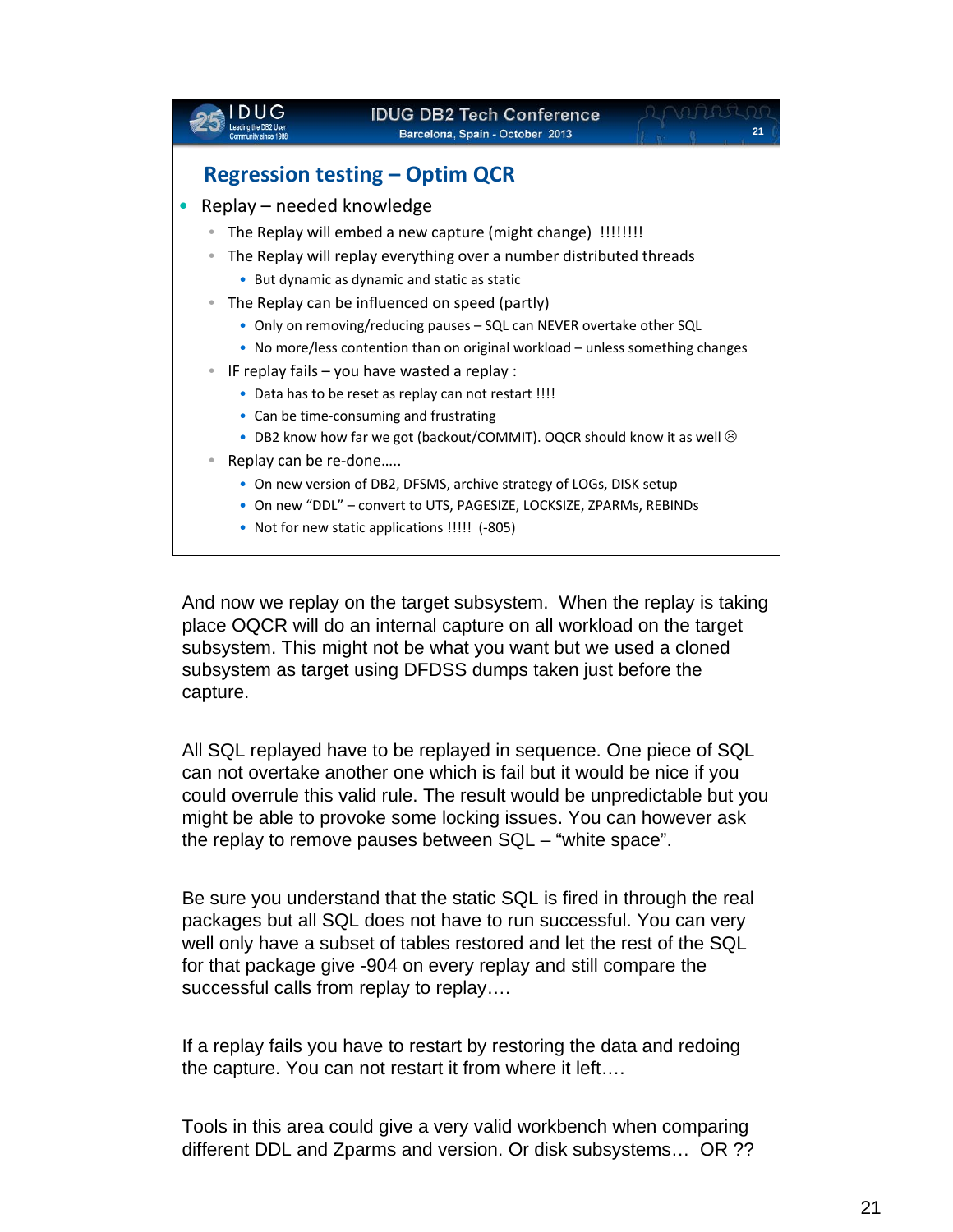



### **Regression testing – Optim QCR**

- Report needed knowledge
	- After the first replay you can start doing comparisons
		- You can use business as usual : SMF, RMF, Monitors, Performance DataWarehouse
		- Or use the built-in reporting facility
			- Will look at elapsed time only
			- Draw charts etc
			- Have some (limited) filtering
			- Will tell overall outcome (SQL with same result, SQL with errors etc)
		- For ESP we used SMF, RMF, Monitors, Performance DataWarehouse
			- To ship to IBM
			- CPU time and different wait times essential to view outcome in detail
			- Omegamon delivered XLS-Sheet to uniform STVL reporting (courtesy Norbert Jenninger)
		- In my opinion the report is good for an overview
			- Not for detailed study of applications
			- If working scientifically save report as PDS under the project ("Larger pagesize")

OQCR has some reporting facilities but these are very much based on SQLCODEs and elapsed time. For the ESP process we look more for CPU time than elapsed time. So for this reporting we used SMF and RMF to report back into the IBM organization.

The OQCR reporting is more to get an overview and if the product is used for more DBA-oriented stuff this should be saved for future reference.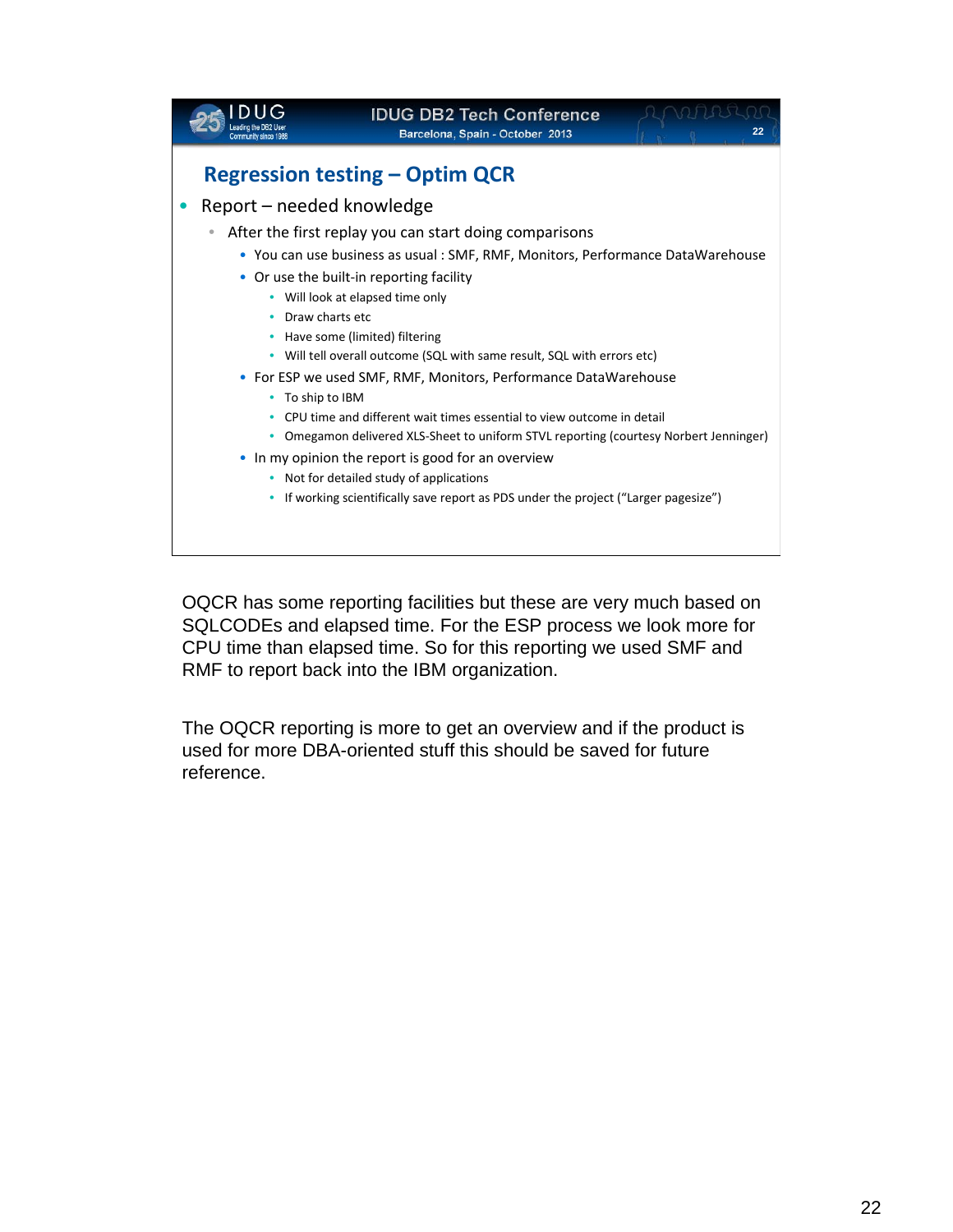

### **Regression testing – Omegamon spreadsheet**

- Omegamon delivered spreadsheet for customers to use
	- Ensures performance observations reported in standardized way
		- Omegamon job to extract needed data into CSV-datasets
		- Executed on before and after SMF
		- Uploaded to PC and imported into spreadsheet
	- In DB2 10 QPP each customer had their own method/way
		- Difficult and time consuming for IBM performance experts (yes, they DO look !)
		- Difficult for QPP customers to compare experience
		- So time consuming that I believe a number QPP customers gave up
	- The Omegamon product was delivered for all customers in ESP process
		- Gave a very neat and easy way of reporting
		- Saved a LOT of time

IDUG

- Lifted the quality of the Quality Assurance Process
- Worked like a charm !!!

We wanted to do it better for DB2 11 ESP !!!! At the evaluation of DB2 10 QPP we challenged IBM for a way of comparing workloads. IBM's performance experts gave us a spreadsheet to which Omegamon (delivered for the ESP customers) could produce CSV-files to direct import into the sheet.

These spreadsheets ware used by IBM's DB2 11 performance team as entrance for the evaluation of the results….

Compared to DB2 10 this saved us weeks of work and produced more uniform data from the variety of customers….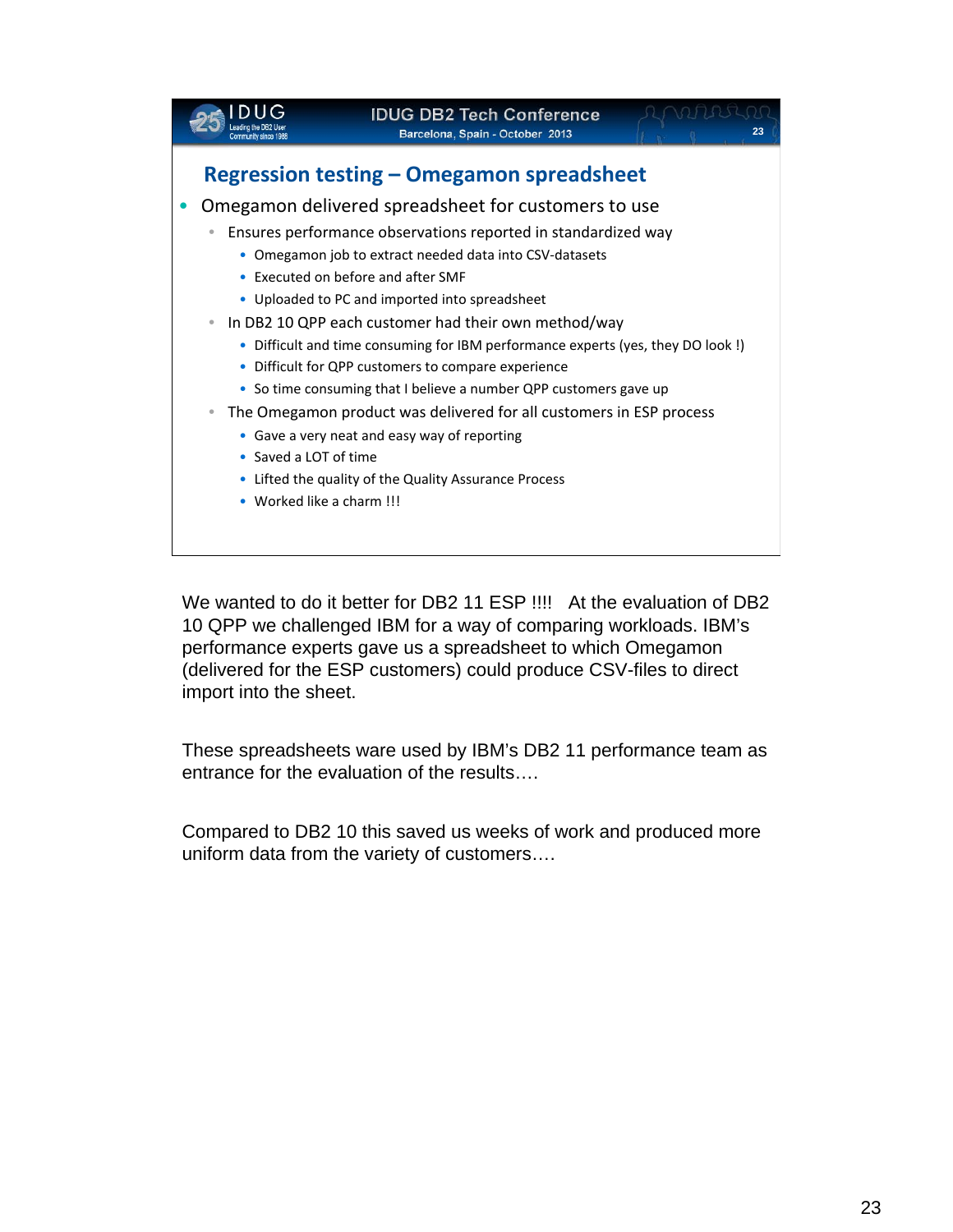

The spreadsheet and the JCL to produce the CSV-files. Very neat indeed !!!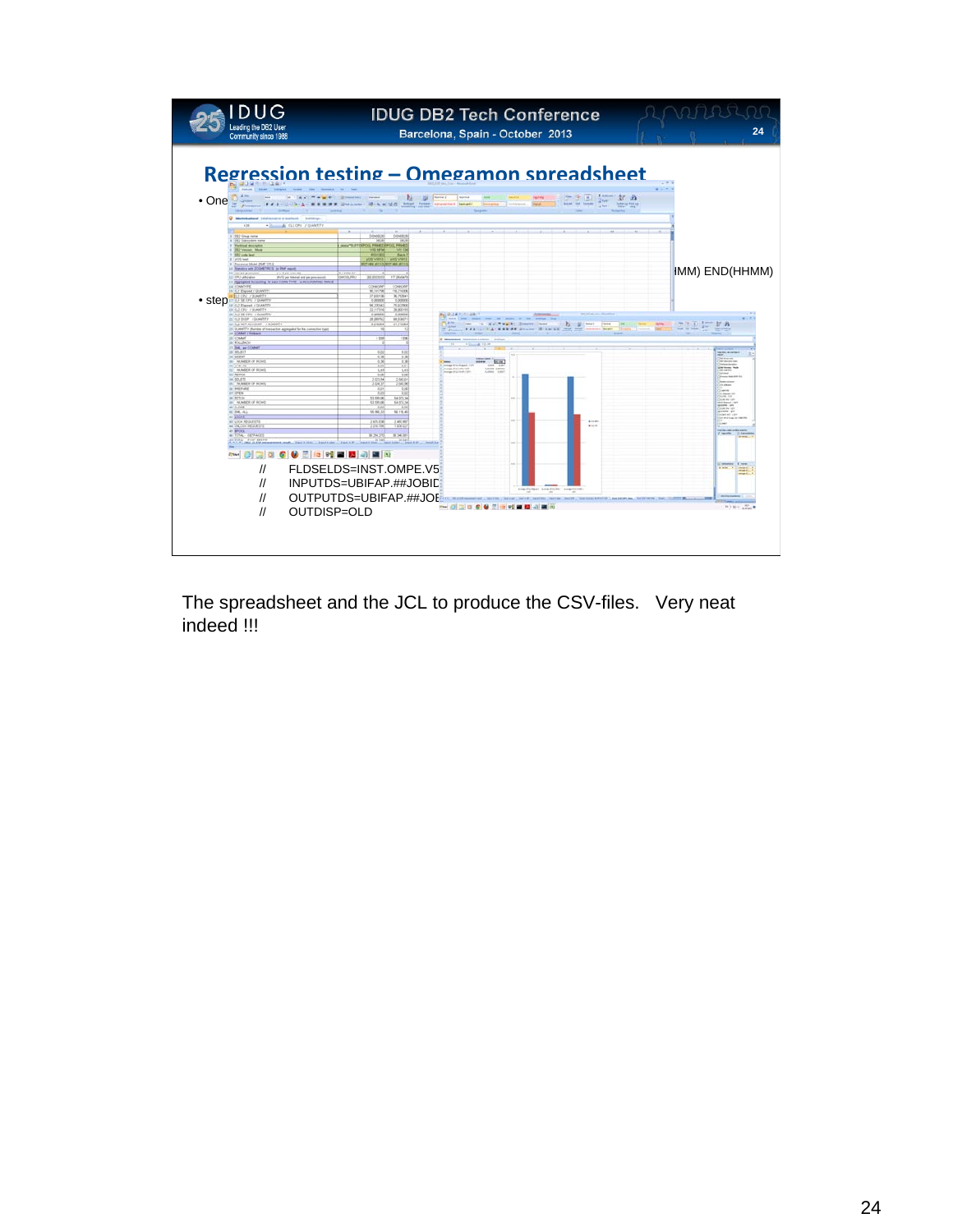



### **Regression testing – CATMAINT**

- CATMAINT is normally one of the more feared disciplines
- . When you sit alone at migration night and watch CATMAINT throw the catalog up in the air :
	- You fear whether it will fall down in the right places
	- You fear if you can run workload on other members
	- You fear the execution time
	- \* In short you suffer from CATMAINT-PHOBIA
		- Recommendation:
			- · Rehearse on a clone like earlier described
			- · Will find old PTF-actions never performed in a safe way
			- · Will remove the phobia
			- Do the catalog reorgs in advance
- Questions:
	- Will the catalog restructure from V10 benefit DB2 11 CATMAINT
		- · On elapsed time
		- . On the ability to run workload while you 'catmaint'
			- · of course on other members !!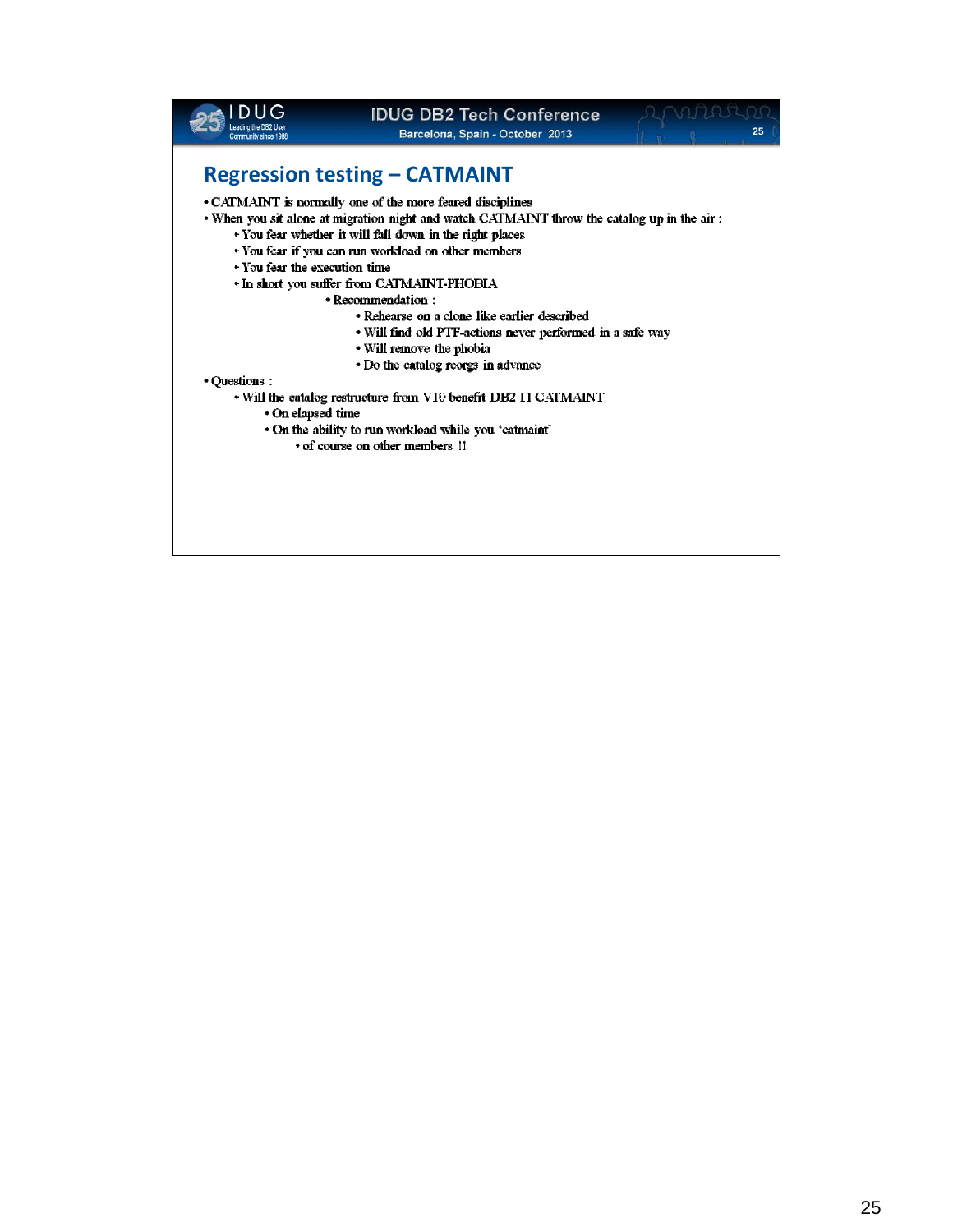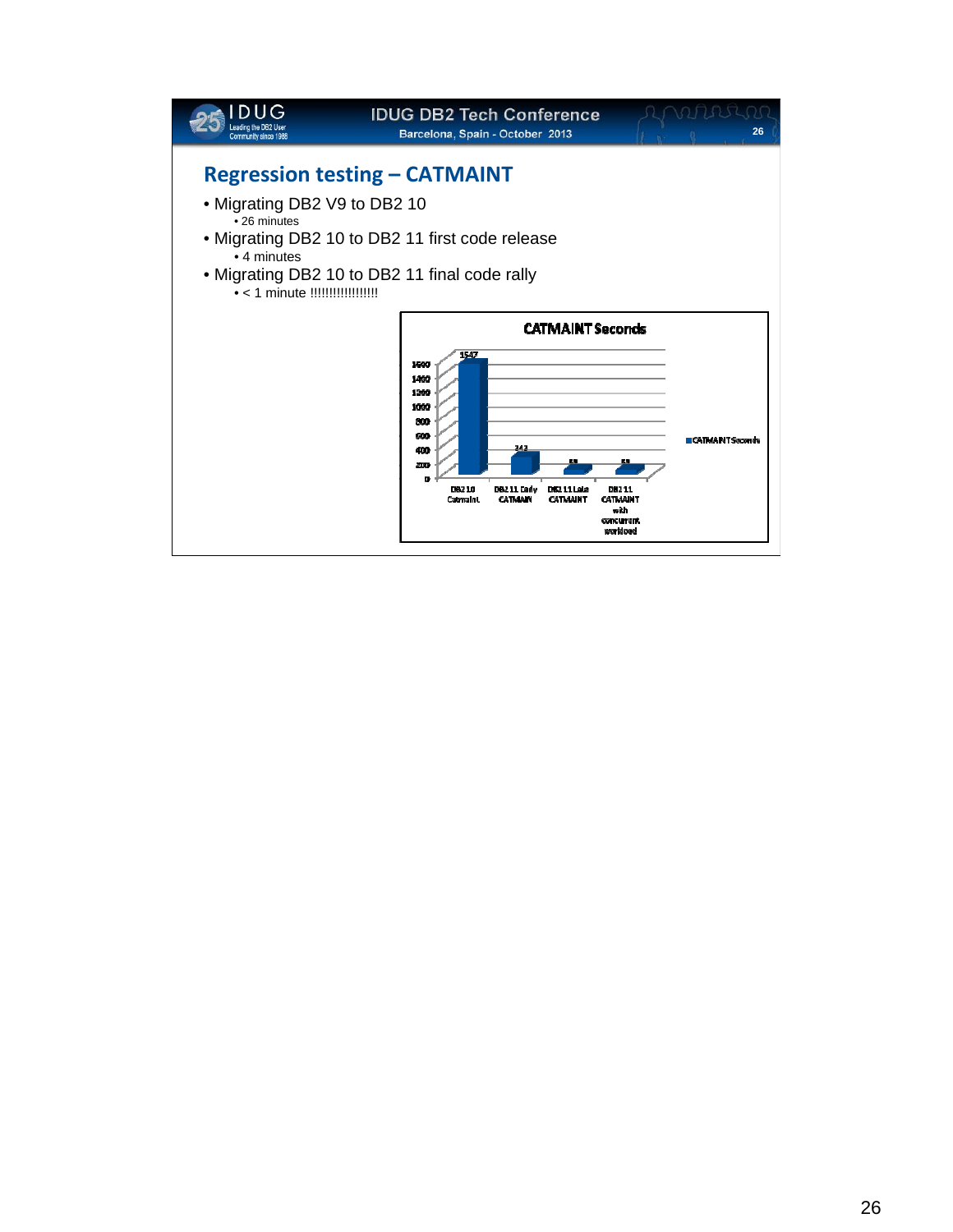| Community since                                                                                                                                                                                                                                                                                                                                    |                                                                                                                                                                                                                                                                                                                                                                                                                                                                                                  | <b>IDUG DB2 Tech Conference</b><br>Barcelona, Spain - October 2013 | 27 |  |  |  |
|----------------------------------------------------------------------------------------------------------------------------------------------------------------------------------------------------------------------------------------------------------------------------------------------------------------------------------------------------|--------------------------------------------------------------------------------------------------------------------------------------------------------------------------------------------------------------------------------------------------------------------------------------------------------------------------------------------------------------------------------------------------------------------------------------------------------------------------------------------------|--------------------------------------------------------------------|----|--|--|--|
| SPT <sub>01</sub><br>SYSDBAUT<br>SYSPKAGE<br>SYSLGRNX<br>SYSTSIXS<br>• Planning needed:                                                                                                                                                                                                                                                            | "Regression testing" – DSNTIJEN<br>• The DB2 10 DSNTIJEN converted these spaces :<br>DBD01<br>SYSGROUP SYSOBJ<br>SYSPLAN SYSVIEWS<br>. The DB2 11 DSNTIJEN converts these spaces:<br>SYSCOPY SYSRTSTS<br>SYSTSTAB SYSSTR<br>• DB2 11 Elapsed time total job : 5 minutes (longest step 150 seconds)<br>• DB2 11 CPU time total job: 30 seconds<br>• Still not able to run while dynamic SQL, Monitors are active :<br>DSNU778L-DB2B DSNUEXDL-ERROR PROCESSING SOL STATEMENT-<br>SQL CODE IS: -913 | <b>SYSDBASE</b>                                                    |    |  |  |  |
| <b>SQLERRP: DSNXICTS</b><br>SQL MESSAGE TEXT: UNSUCCESSFUL EXECUTION CAUSED BY DEADLOCK OR<br>TIMEOUT. REASON CODE 00C9008ERESOURCE NAME DSNDB06<br><b>SOL STATEMENT:</b><br>CREATE TABLESPACE SYSTSCPY IN DSNDB06 CCSID EBCDIC USING STOGROUP<br>• Cancel thread for the holder and rerun job. Nothing will be out of service after the abend !!! |                                                                                                                                                                                                                                                                                                                                                                                                                                                                                                  |                                                                    |    |  |  |  |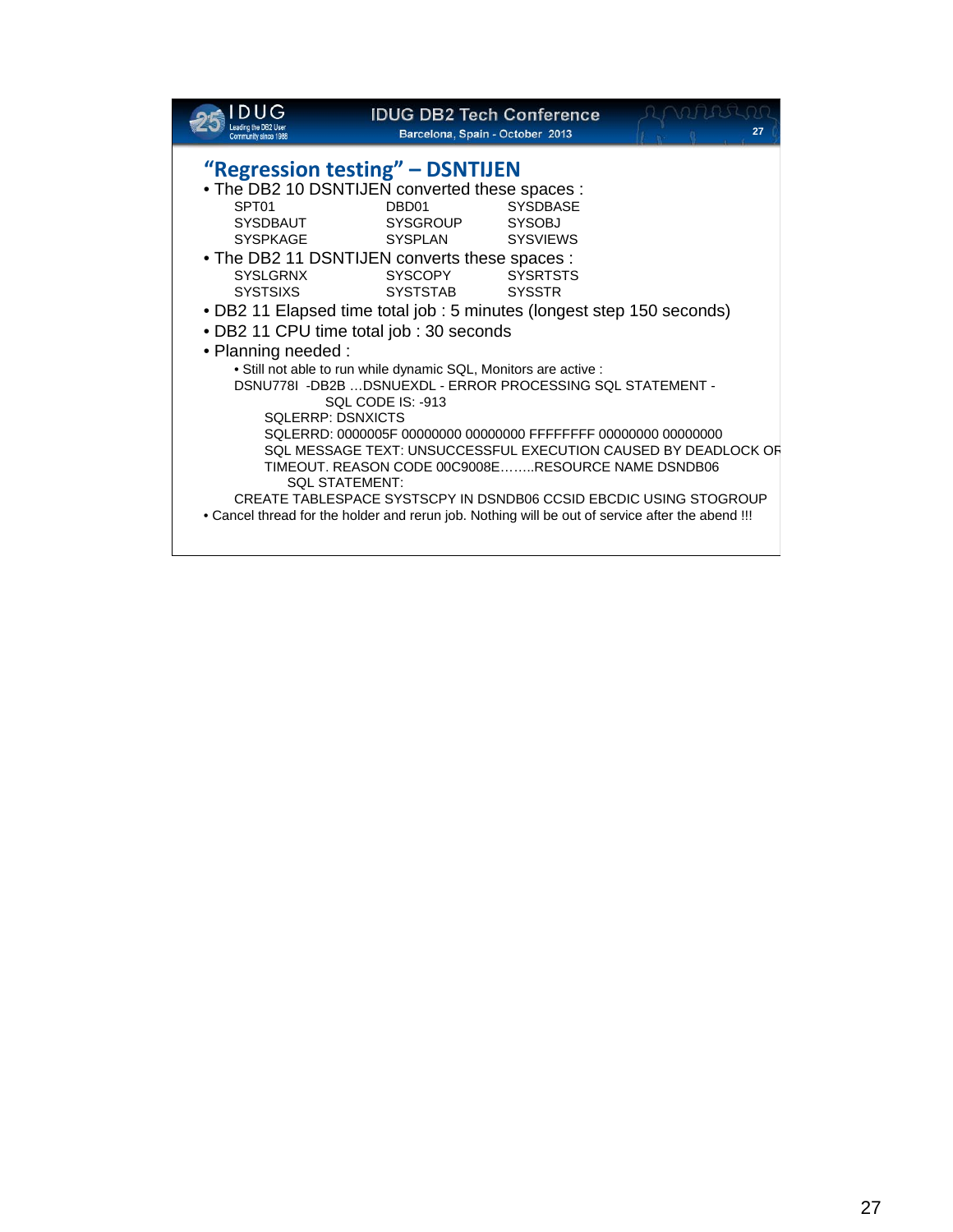|                                             | <b>IDUG DB2 Tech Conference</b><br>28<br>Barcelona, Spain - October 2013 |  |  |  |  |  |  |  |  |  |
|---------------------------------------------|--------------------------------------------------------------------------|--|--|--|--|--|--|--|--|--|
| <b>Regression testing - Actual approach</b> |                                                                          |  |  |  |  |  |  |  |  |  |
| <b>Run 1 -</b><br>۰                         |                                                                          |  |  |  |  |  |  |  |  |  |
| ۰                                           | Restore subsystem from DFDSS dumps                                       |  |  |  |  |  |  |  |  |  |
| ۰                                           | start replay                                                             |  |  |  |  |  |  |  |  |  |
| $Run 2 -$<br>٠                              |                                                                          |  |  |  |  |  |  |  |  |  |
| ۰                                           | Restore subsystem from DFDSS dumps                                       |  |  |  |  |  |  |  |  |  |
| ۰                                           | start replay                                                             |  |  |  |  |  |  |  |  |  |
| ٠                                           | <b>Extract SMF</b>                                                       |  |  |  |  |  |  |  |  |  |
| $Run 3 -$<br>۰                              |                                                                          |  |  |  |  |  |  |  |  |  |
| ۰                                           | Restore subsystem from DFDSS dumps                                       |  |  |  |  |  |  |  |  |  |
| ۰                                           | Migrate subsystem to DB2 11                                              |  |  |  |  |  |  |  |  |  |
| ۰                                           | start replay                                                             |  |  |  |  |  |  |  |  |  |
| $Run 4 -$<br>$\bullet$                      |                                                                          |  |  |  |  |  |  |  |  |  |
| ۰                                           | Restore subsystem from DFDSS dumps                                       |  |  |  |  |  |  |  |  |  |
| ۰                                           | migrate subsystem to DB2 11                                              |  |  |  |  |  |  |  |  |  |
| ۰                                           | start replay                                                             |  |  |  |  |  |  |  |  |  |
| ۰                                           | extract SMF                                                              |  |  |  |  |  |  |  |  |  |
| ۰                                           | Run omegamon extract to CSV                                              |  |  |  |  |  |  |  |  |  |
| ٠                                           | Import CSV into IBM spreadsheet                                          |  |  |  |  |  |  |  |  |  |
| 10M sql                                     |                                                                          |  |  |  |  |  |  |  |  |  |
|                                             | 1000 different packages                                                  |  |  |  |  |  |  |  |  |  |

The steps involved in doing a regression test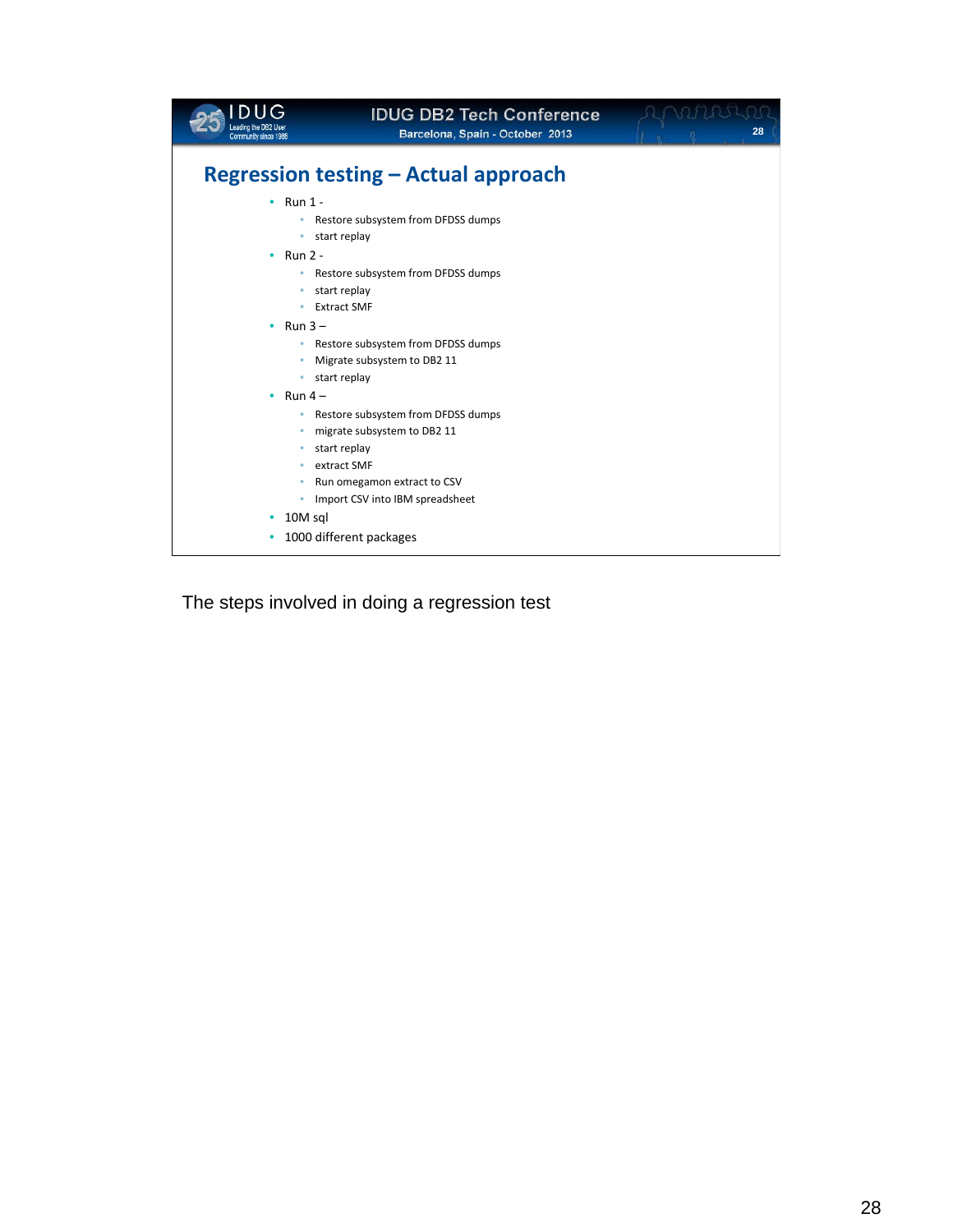

• General observation is that the real memory consumption in V11=V10

The steps involved in doing a regression test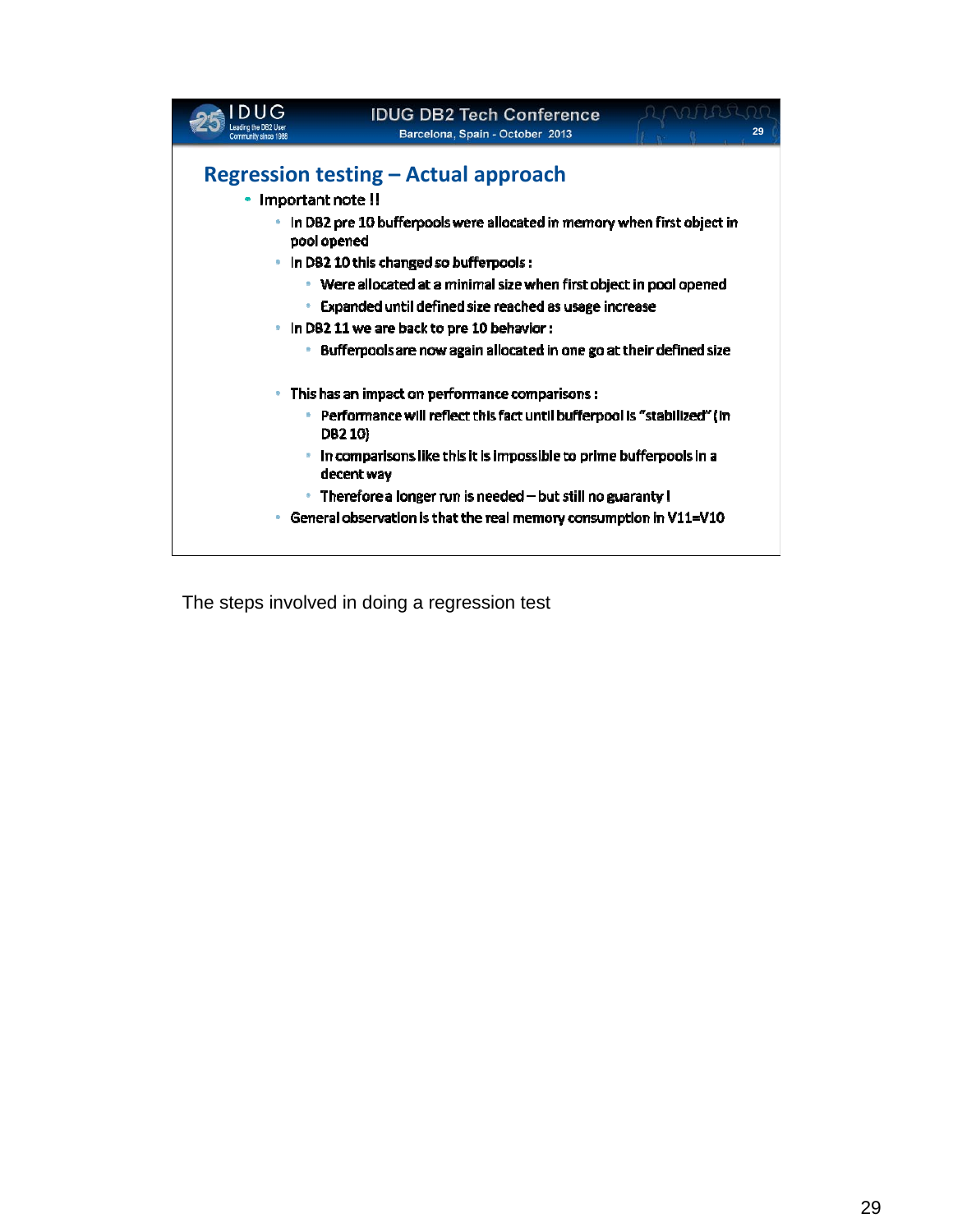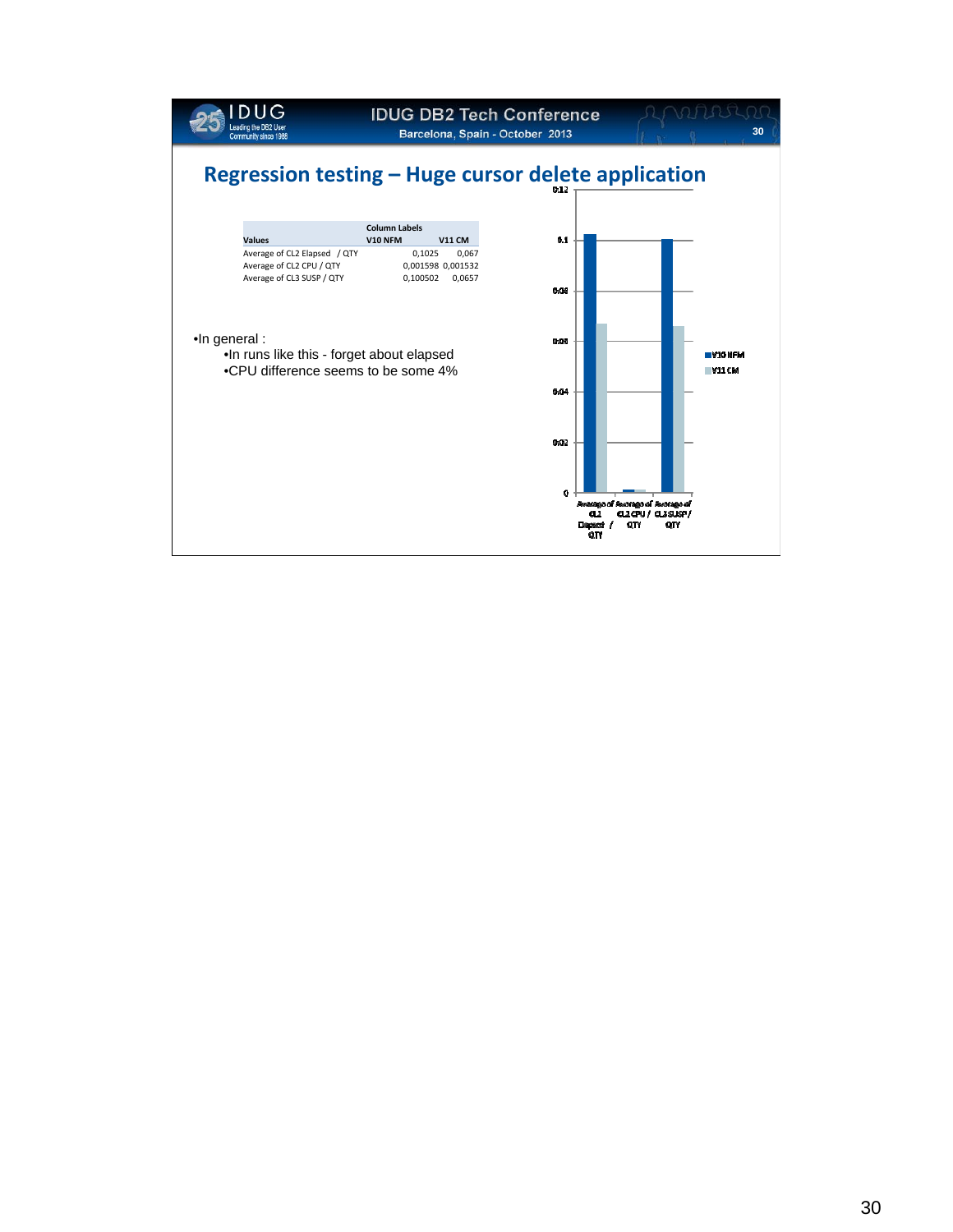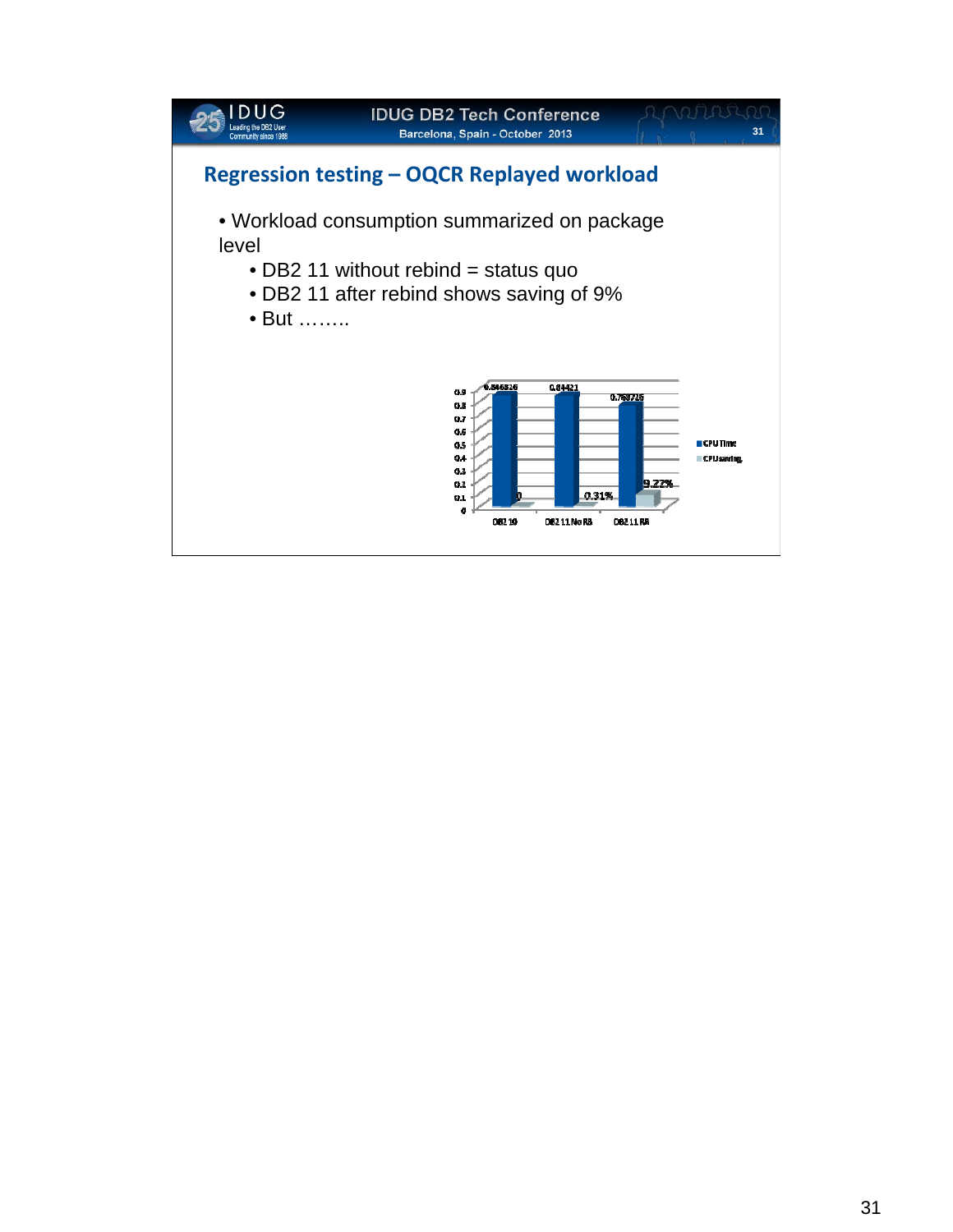

### **Regression testing – OQCR Replayed workload**

- Workload consumption summarized on package level
	- plotting the saving in % compared gives other picture
	- the inventor of "the theory of chaos" has not lived in vain !
	- a clear picture is impossible to get
	- But ……..

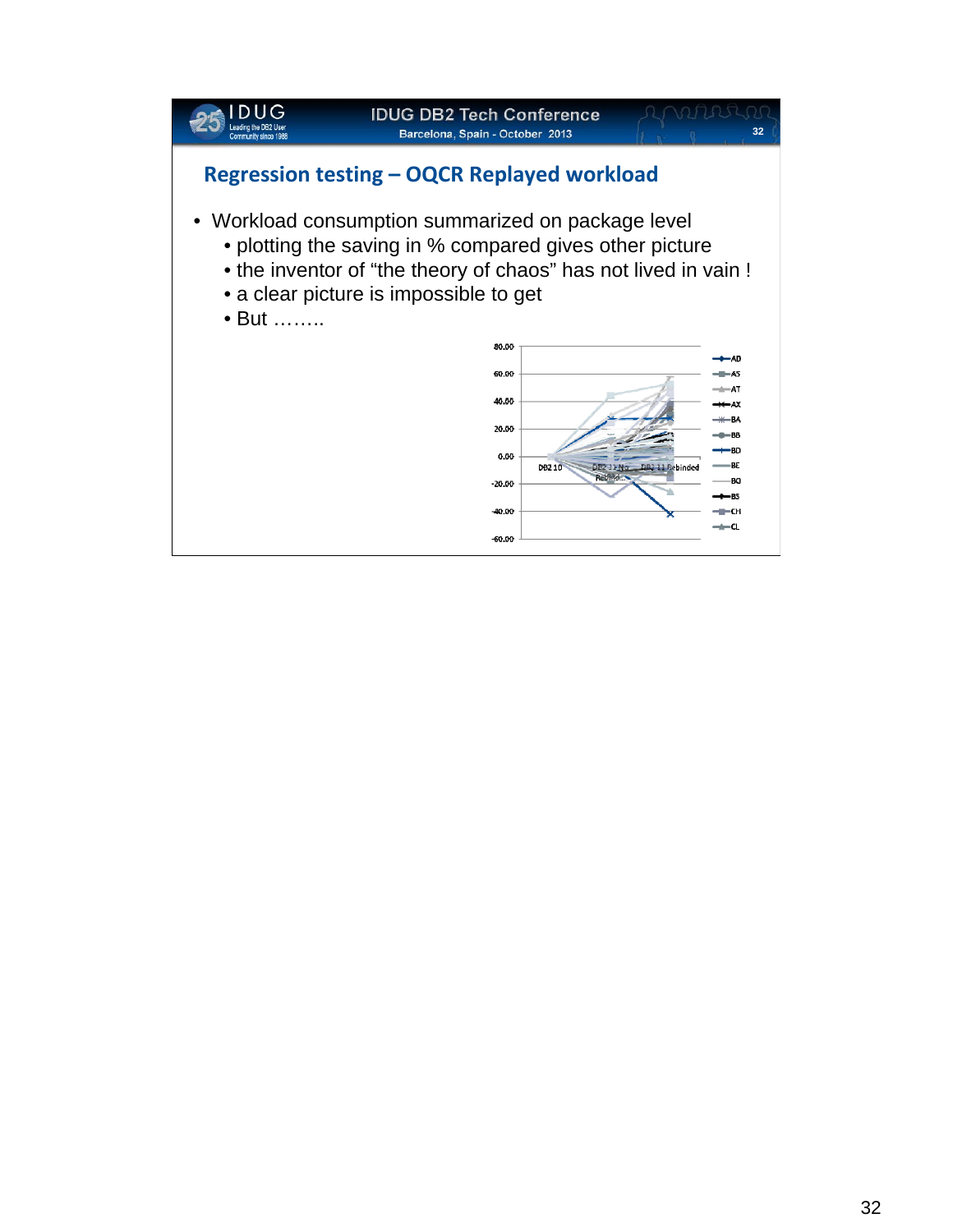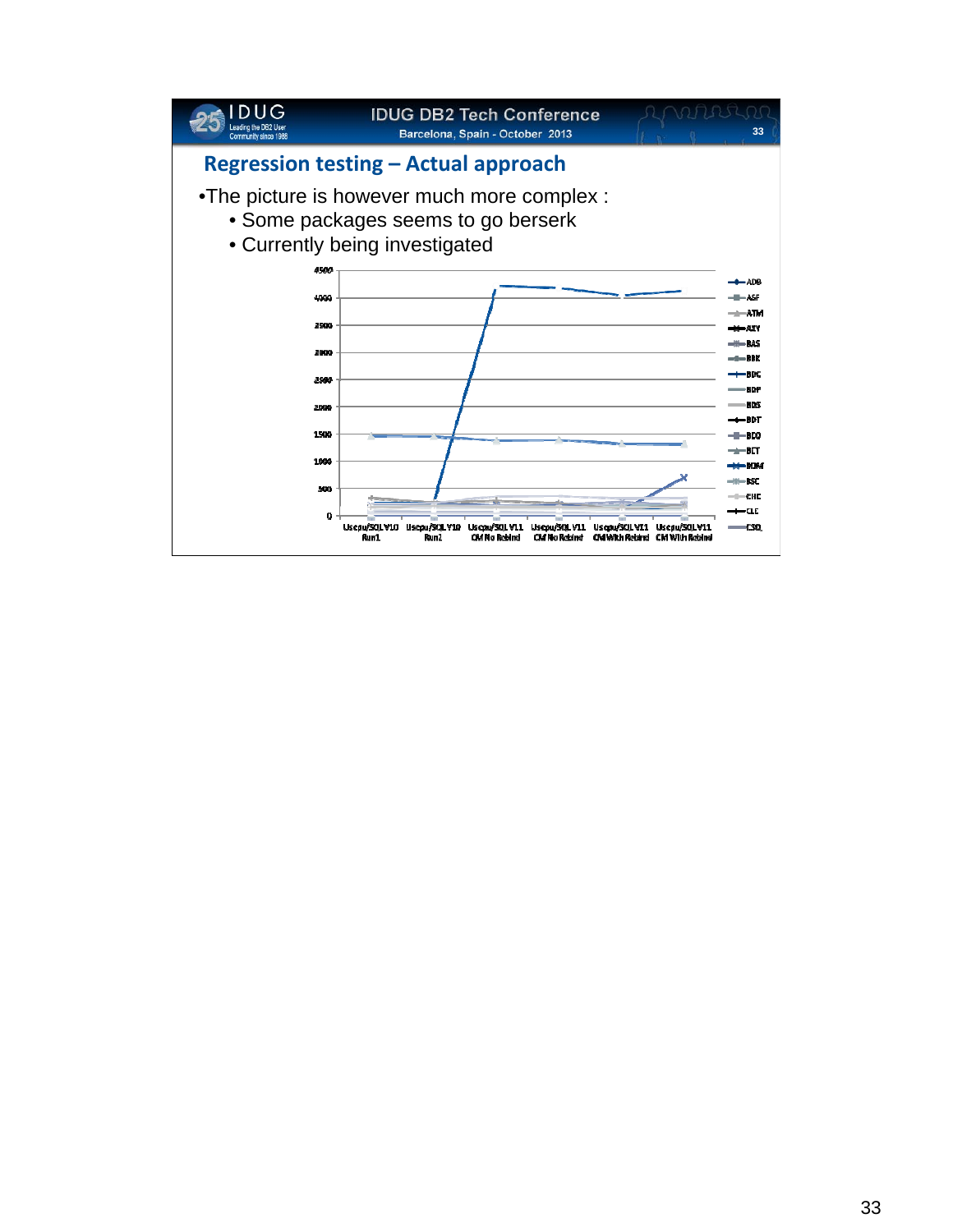| 25 IDUG              | <b>IDUG DB2 Tech Conference</b> | NY KUSUK |    |  |
|----------------------|---------------------------------|----------|----|--|
| Community since 1988 | Barcelona, Spain - October 2013 |          | 34 |  |

### **Regression testing – Actual approach**

•The picture is however much more complex :

- Other packages follow the pattern we saw from DB2 V9 to 10
- first plot is baseline DB2 10, then DB2 11 before and after ret
- Seen is that a rebind is common sense to pick up the new SP

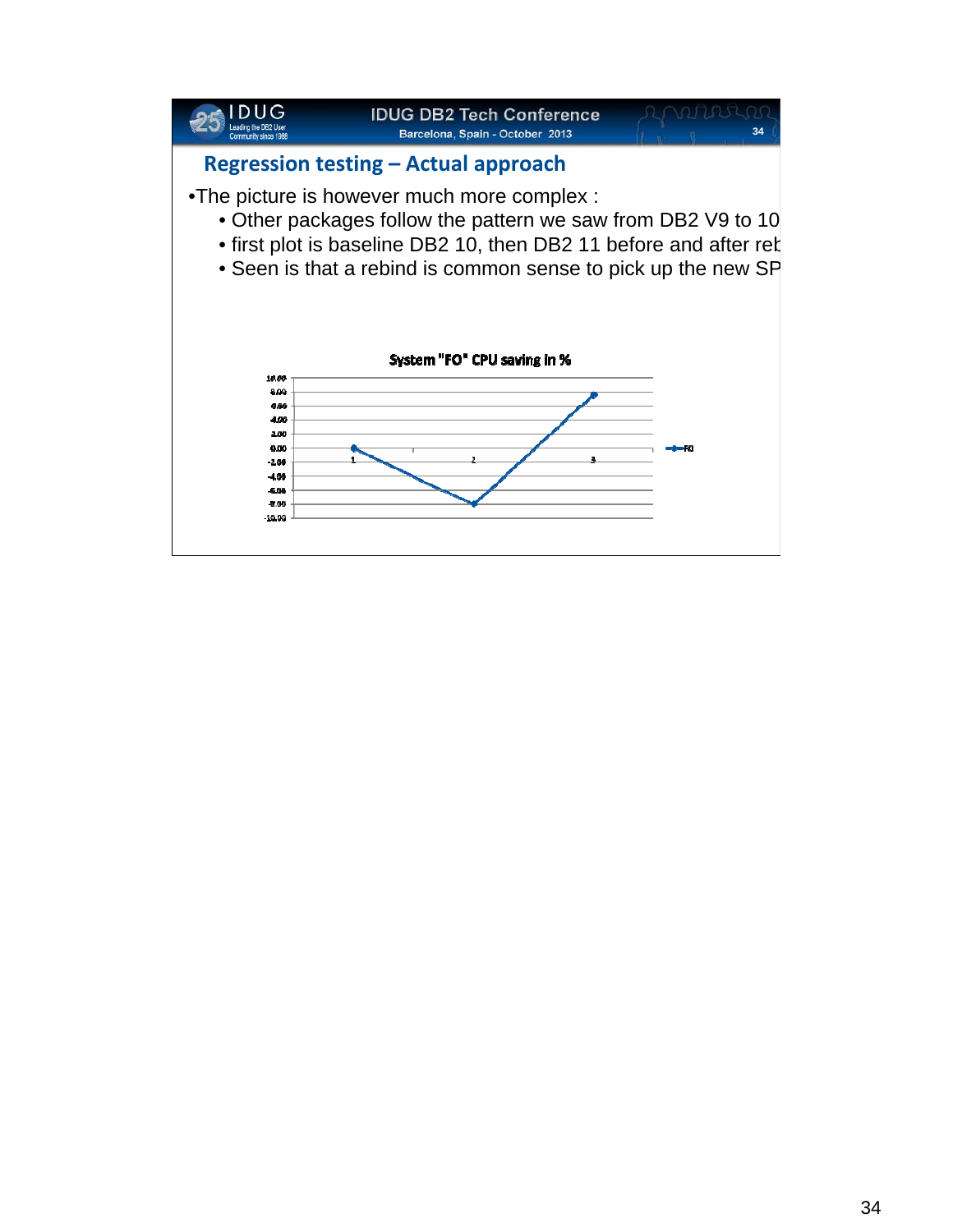

**35**

WARRING

### **Regression testing – Actual approach**

•The picture is however much more complex :

- Seen here is all packages on average CPU per statement
- our conclusion is the same as for DB2 10 :
	- we did not hit the "best" sweet spots for CPU saving
	- probably because most static, over years highly optimized SQL
	- YOU might see a complete picture.
	- DON'T sell (or buy ?) the saving before you have seen it !!!

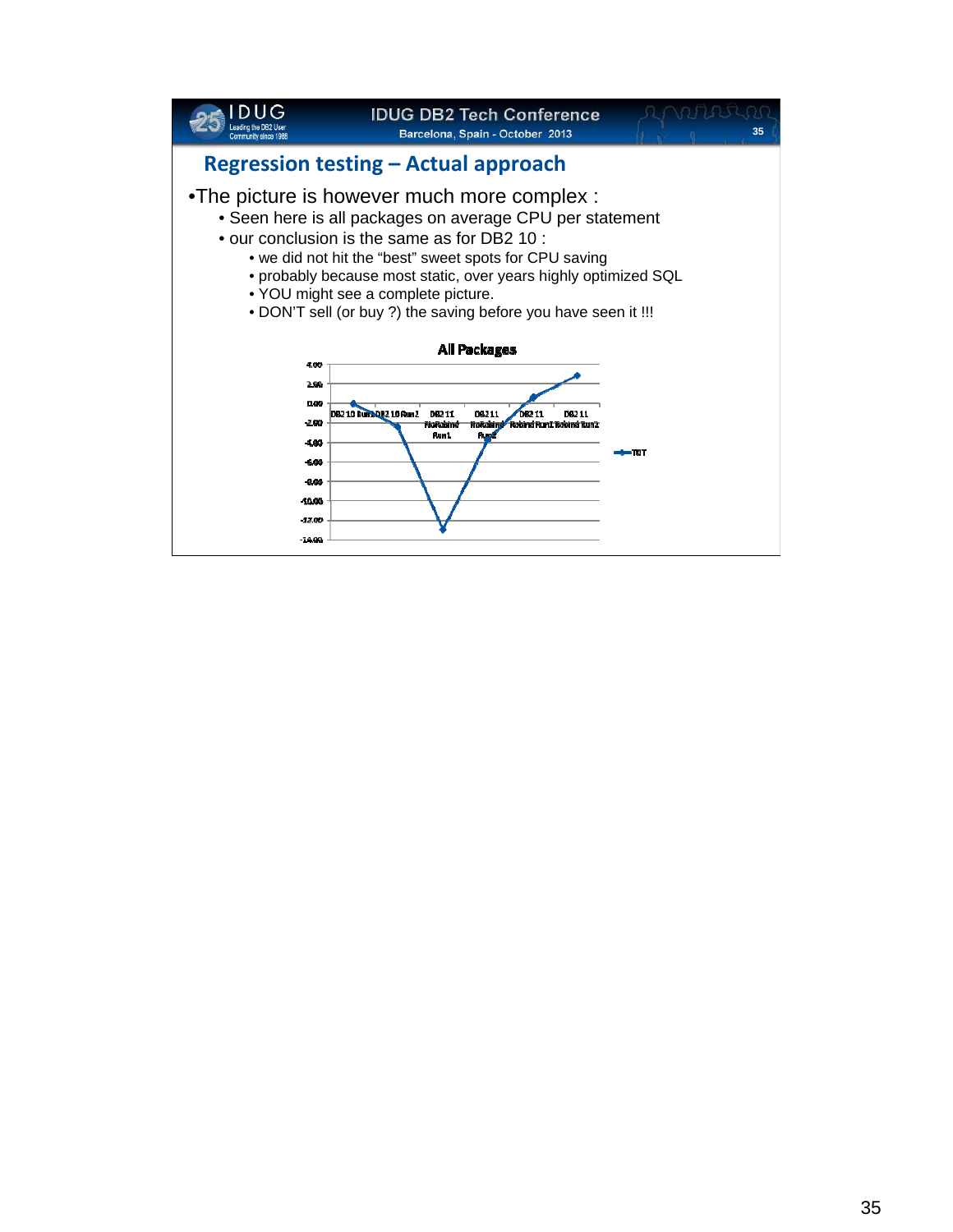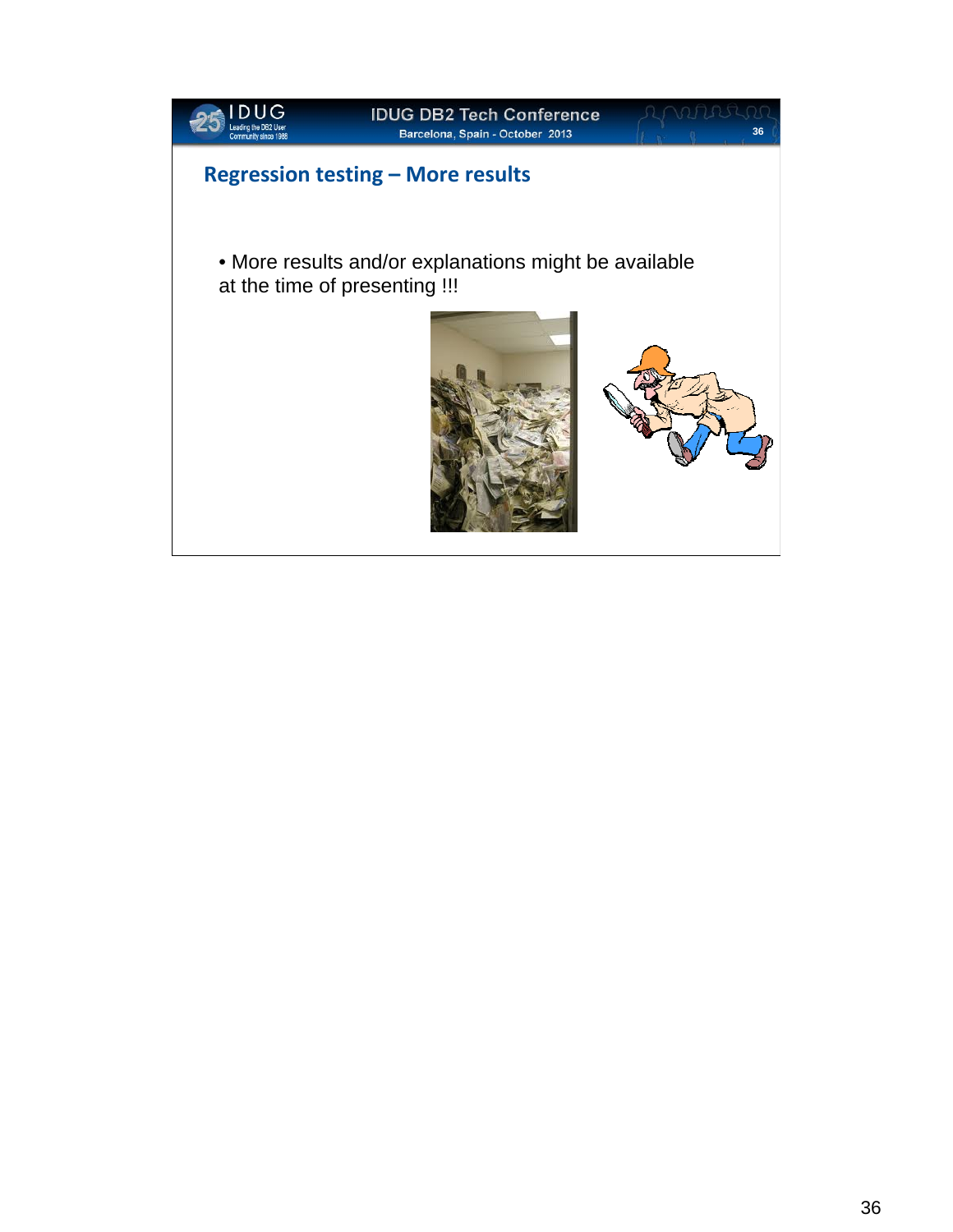

### **Regression testing – Conclusions**

• It has been very interesting to performance/regression test DB2 11

- As always extremely dedicated people from IBM
- And not least from the fellow ESP-participants

• almost makes one cry when understandi $f^{\circ}$  ow much work done

- For the sake of DB2
- For the sake of the community
- For the sake of our mutual interest in evolving effectiveness
- For the sake of our mutual interest in reducing costs
- Sophisticated tooling required to really measure

performance